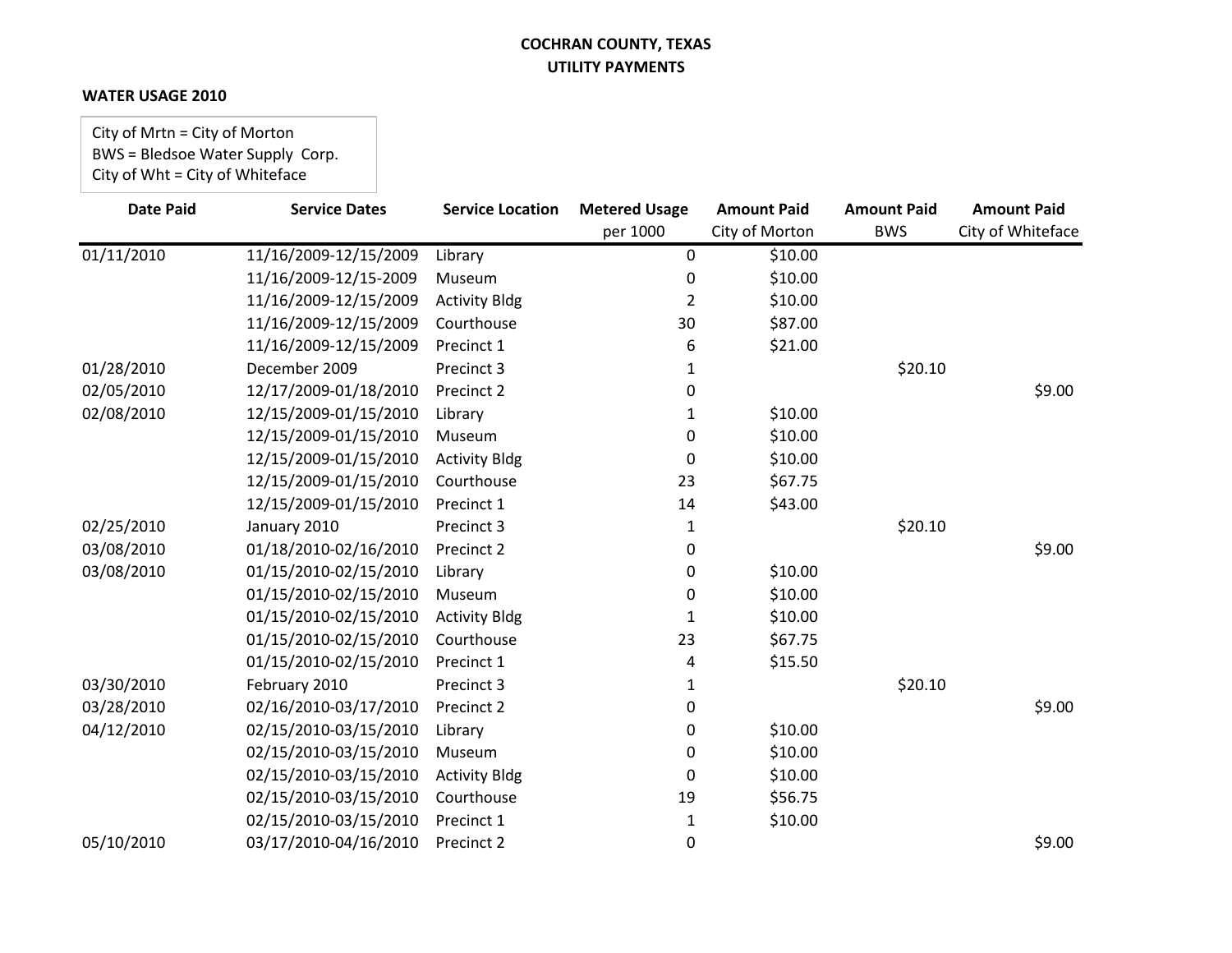## **WATER USAGE 2010**

City of Mrtn = City of Morton BWS = Bledsoe Water Supply Corp. City of Wht = City of Whiteface

| <b>Date Paid</b> | <b>Service Dates</b>  | <b>Service Location</b> | <b>Metered Usage</b> | <b>Amount Paid</b> | <b>Amount Paid</b> | <b>Amount Paid</b> |
|------------------|-----------------------|-------------------------|----------------------|--------------------|--------------------|--------------------|
|                  |                       |                         | per 1000             | City of Morton     | <b>BWS</b>         | City of Whiteface  |
| 05/10/2010       | 03/15/2010-04/15/2010 | Library                 | $\mathbf{1}$         | \$10.00            |                    |                    |
|                  | 03/15/2010-04/15/2010 | Museum                  | 0                    | \$10.00            |                    |                    |
|                  | 03/15/2010-04/15/2010 | <b>Activity Bldg</b>    | 1                    | \$10.00            |                    |                    |
|                  | 03/15/2010-04/15/2010 | Courthouse              | 18                   | \$54.00            |                    |                    |
|                  | 03/15/2010-04/15/2010 | Precinct 1              | $\Omega$             | \$10.00            |                    |                    |
| 05/27/2010       | April 2010            | Precinct 3              | 1                    |                    | \$20.10            |                    |
| 05/27/2010       | 04/16/2010-05/17/2010 | Precinct 2              | 0                    |                    |                    | \$9.00             |
| 06/14/2010       | 04/15/2010-05/14/2010 | Library                 | 0                    | \$10.00            |                    |                    |
|                  | 04/15/2010-05/14/2010 | Museum                  | 0                    | \$10.00            |                    |                    |
|                  | 04/15/2010-05/14/2010 | <b>Activity Bldg</b>    | $\overline{2}$       | \$10.00            |                    |                    |
|                  | 04/15/2010-05/14/2010 | Courthouse              | 14                   | \$43.00            |                    |                    |
|                  | 04/15/2010-05/14/2010 | Precinct 1              | 1                    | \$10.00            |                    |                    |
| 06/14/2010       | May 2010              | Precinct 3              | 1                    |                    | \$20.10            |                    |
| 07/12/2010       | 05/17/2010-06/17/2010 | Precinct 2              | 0                    |                    |                    | \$9.00             |
| 07/12/2010       | 05/14/2010-06/15/2010 | Library                 | 0                    | \$10.00            |                    |                    |
|                  | 05/14/2010-06/15/2010 | Museum                  | 0                    | \$10.00            |                    |                    |
|                  | 05/14/2010-06/15/2010 | <b>Activity Bldg</b>    | 3                    | \$12.75            |                    |                    |
|                  | 05/14/2010-06/15/2010 | Courthouse              | 16                   | \$48.50            |                    |                    |
|                  | 05/14/2010-06/15/2010 | Precinct 1              | 1                    | \$10.00            |                    |                    |
| 07/12/2010       | <b>June 2010</b>      | Precinct 3              | 1                    |                    | \$20.10            |                    |
| 08/09/2010       | 06/15/2010-07/15/2010 | Library                 | 1                    | \$10.00            |                    |                    |
|                  | 06/15/2010-07/15/2010 | Museum                  | 0                    | \$10.00            |                    |                    |
|                  | 06/15/2010-07/15/2010 | <b>Activity Bldg</b>    | 1                    | \$10.00            |                    |                    |
|                  | 06/15/2010-07/15/2010 | Courthouse              | 111                  | \$309.75           |                    |                    |
|                  | 06/15/2010-07/15/2010 | Precinct 1              | 0                    | \$10.00            |                    |                    |
| 08/30/2010       | <b>July 2010</b>      | Precinct 3              | 1                    |                    | \$20.10            |                    |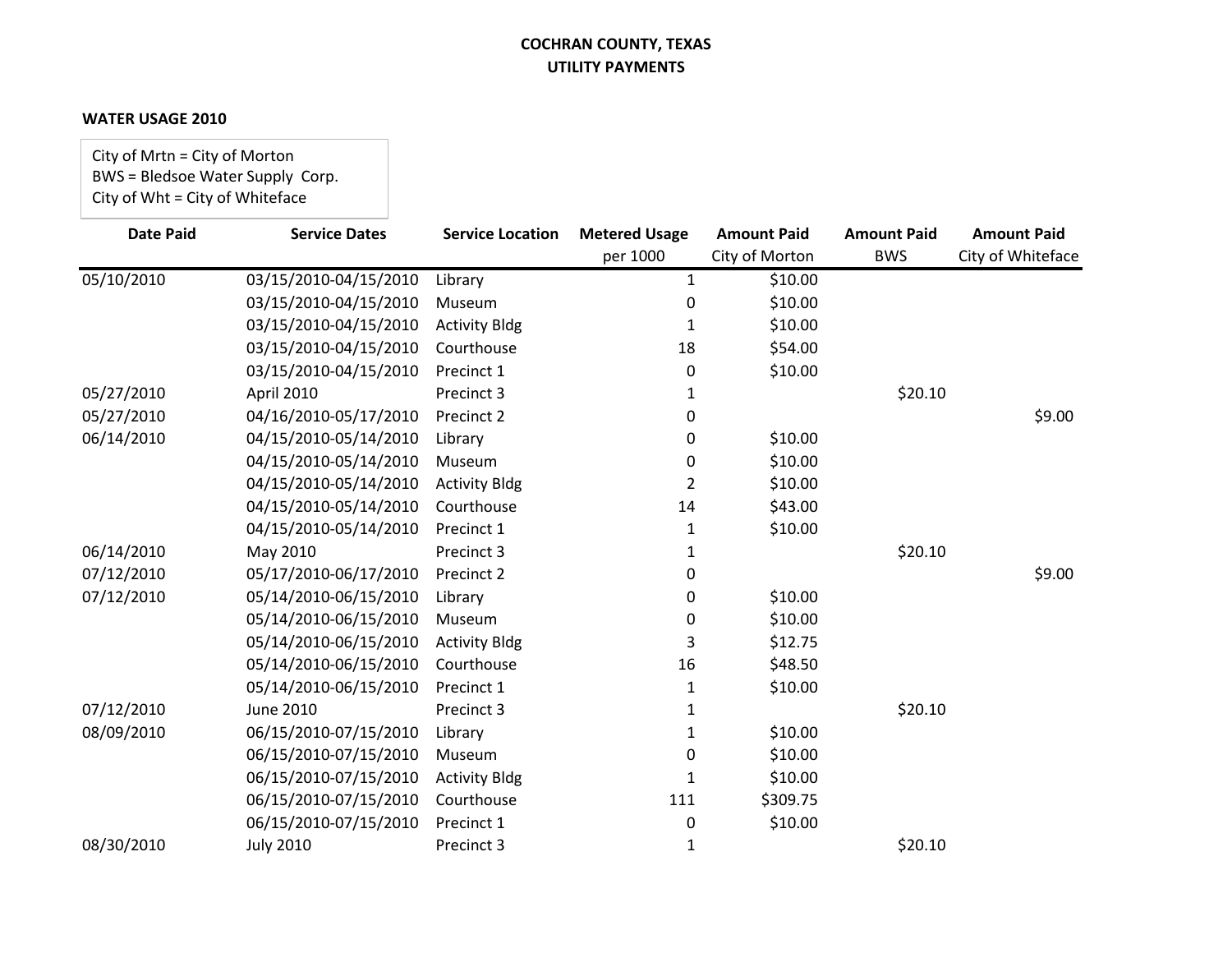## **WATER USAGE 2010**

City of Mrtn = City of Morton BWS = Bledsoe Water Supply Corp. City of Wht = City of Whiteface

| <b>Date Paid</b> | <b>Service Dates</b>  | <b>Service Location</b> | <b>Metered Usage</b> | <b>Amount Paid</b> | <b>Amount Paid</b> | <b>Amount Paid</b> |
|------------------|-----------------------|-------------------------|----------------------|--------------------|--------------------|--------------------|
|                  |                       |                         | per 1000             | City of Morton     | <b>BWS</b>         | City of Whiteface  |
| 8/30/2010        | 07/15/2010-08/17/2010 | Precinct 2              | $\boldsymbol{0}$     |                    |                    | \$9.00             |
| 09/13/2010       | Aug 2010              | Precinct 3              |                      |                    | \$20.10            |                    |
|                  | 07/15/2010-08/16/2010 | Library                 | 0                    | \$10.00            |                    |                    |
|                  | 07/15/2010-08/16/2010 | Museum                  | 0                    | \$10.00            |                    |                    |
|                  | 07/15/2010-08/16/2010 | <b>Activity Bldg</b>    | 2                    | \$10.00            |                    |                    |
|                  | 07/15/2010-08/16/2010 | Courthouse              | 103                  | \$287.75           |                    |                    |
|                  | 07/15/2010-08/16/2010 | Precinct 1              | 23                   | \$67.75            |                    |                    |
| 09/29/2010       | 08/17/2010-09/16/2010 | Precinct 2              | 0                    |                    |                    | \$9.00             |
| 10/11/2010       | 08/16/2010-09/15/2010 | Library                 | 0                    | \$13.00            |                    |                    |
|                  | 08/16/2010-09/15/2010 | Museum                  | 0                    | \$13.00            |                    |                    |
|                  | 08/16/2010-09/15/2010 | <b>Activity Bldg</b>    | 1                    | \$13.00            |                    |                    |
|                  | 08/16/2010-09/15/2010 | Courthouse              | 103                  | \$382.00           |                    |                    |
|                  | 08/16/2010-09/15/2010 | Precinct 1              | 24                   | \$78.00            |                    |                    |
| 10/28/2010       | Sept 2010             | Precinct 3              | 1                    |                    | \$20.10            |                    |
| 11/08/2010       | 09/16/2010-10/18/2010 | Precinct 2              | 0                    |                    |                    | \$9.00             |
|                  | 09/15/2010-10/15/2010 | Library                 | 0                    | \$13.00            |                    |                    |
|                  | 09/15/2010-10/15/2011 | Museum                  | 0                    | \$13.00            |                    |                    |
|                  | 09/15/2010-10/15/2012 | <b>Activity Bldg</b>    | 5                    | \$21.25            |                    |                    |
|                  | 09/15/2010-10/15/2013 | Courthouse              | 96                   | \$354.00           |                    |                    |
|                  | 09/15/2010-10/15/2014 | Precinct 1              | 37                   | \$122.00           |                    |                    |
| 11/29/2010       | Oct 2010              | Precinct 3              | 1                    |                    | \$20.10            |                    |
|                  | 10/18/2010-11/16/2010 | Precinct 2              | 0                    |                    |                    | \$9.00             |
| 12/13/2010       | Nov 2010              | Precinct 3              | 1                    |                    | \$20.10            |                    |
|                  | 10/15/2010-11/15/2010 | Library                 | 1                    | \$13.00            |                    |                    |
|                  | 10/15/2010-11/15/2011 | Museum                  | 0                    | \$13.00            |                    |                    |
|                  | 10/15/2010-11/15/2012 | <b>Activity Bldg</b>    | 1                    | \$13.00            |                    |                    |
|                  | 10/15/2010-11/15/2013 | Courthouse              | 94                   | \$346.00           |                    |                    |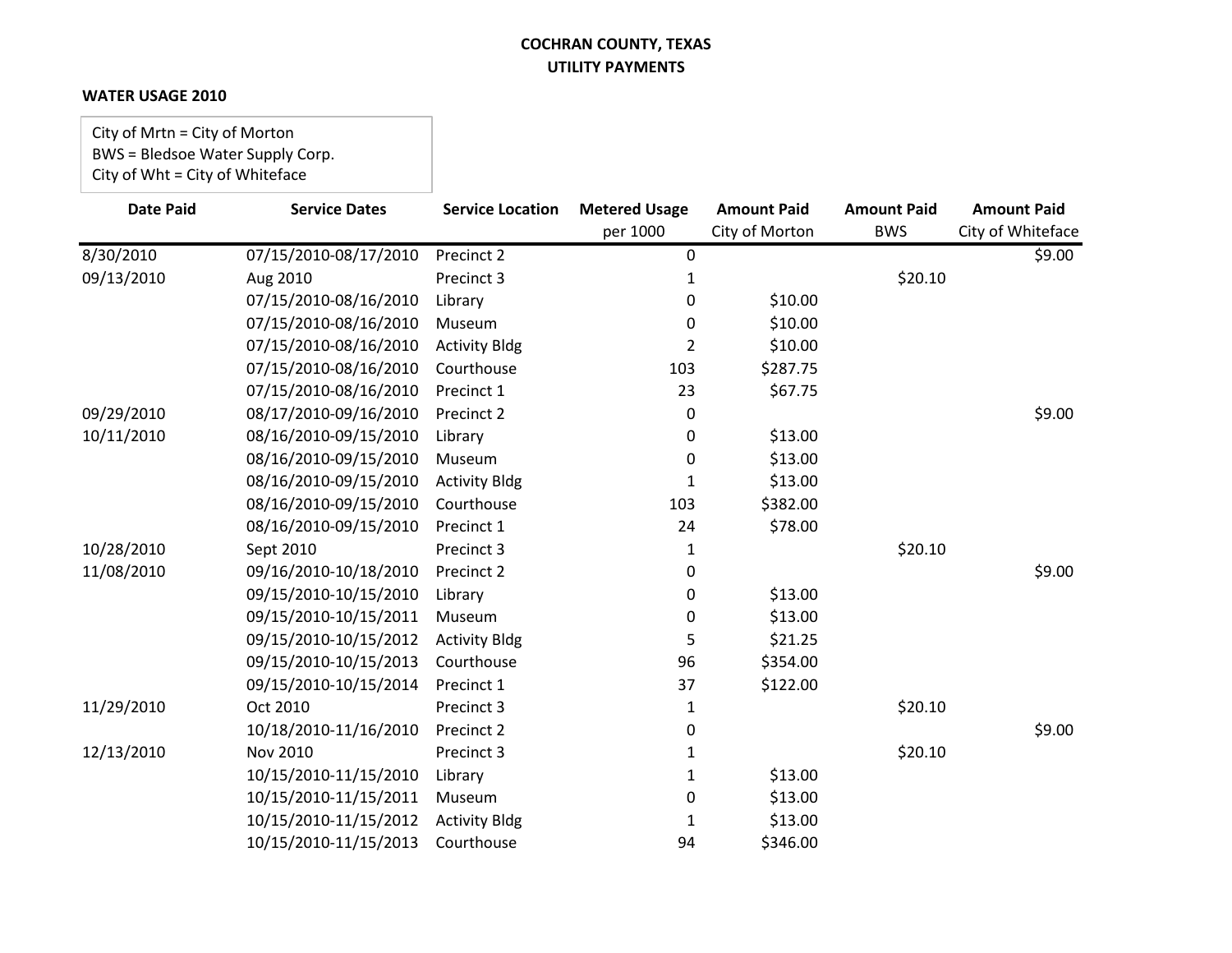### **WATER USAGE 2010**

City of Mrtn = City of Morton BWS = Bledsoe Water Supply Corp. City of Wht = City of Whiteface

| Date Paid  | <b>Service Dates</b>             | <b>Service Location</b> | <b>Metered Usage</b> | <b>Amount Paid</b> | <b>Amount Paid</b> | <b>Amount Paid</b> |
|------------|----------------------------------|-------------------------|----------------------|--------------------|--------------------|--------------------|
|            |                                  |                         | per 1000             | City of Morton     | <b>BWS</b>         | City of Whiteface  |
| 12/13/2010 | 10/15/2010-11/15/2010            | Precinct 1              | 36                   | \$118.50           |                    |                    |
| 12/29/2010 | 11/16/2010-12/16/2010 Precinct 2 |                         |                      |                    |                    | q                  |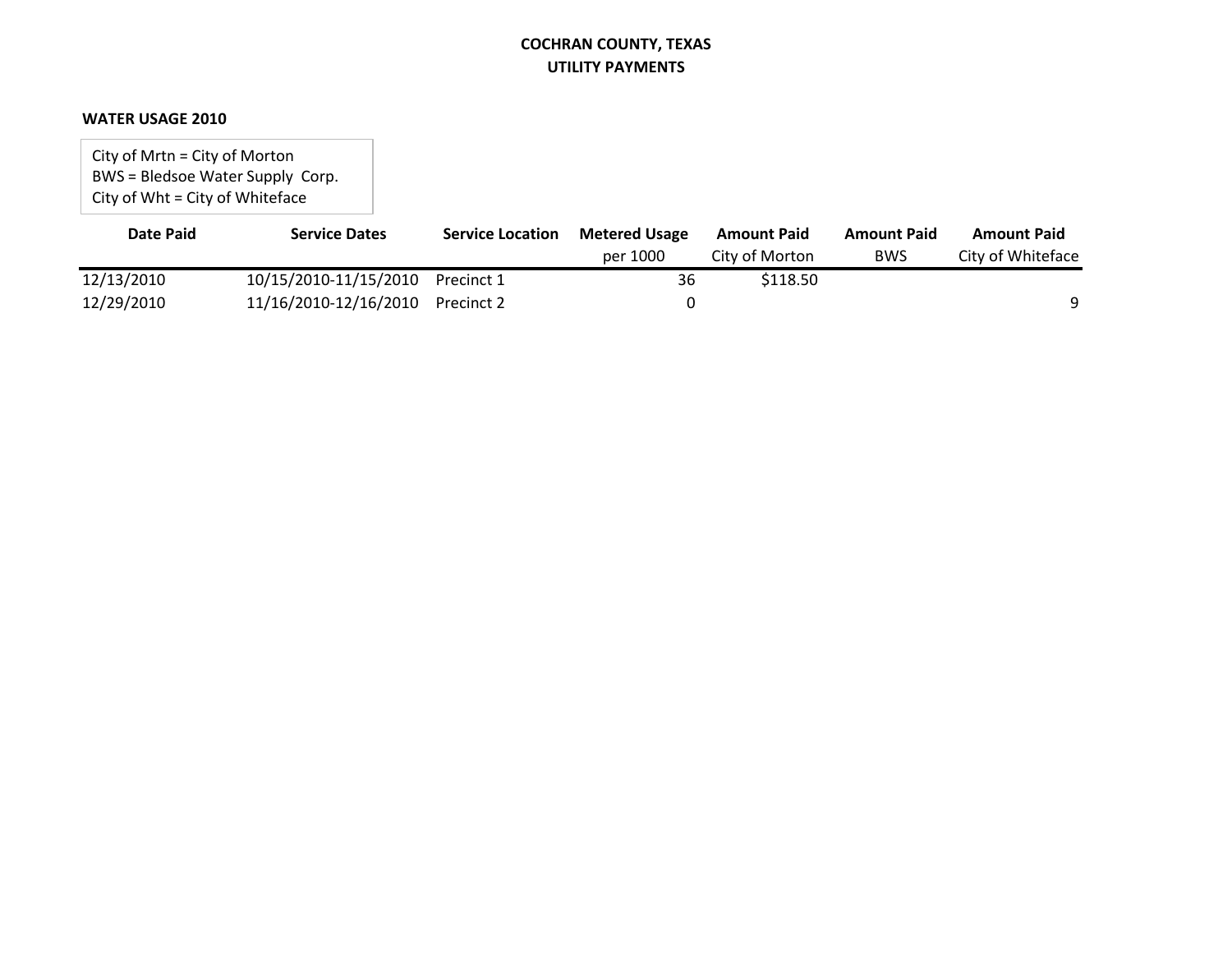## XCEL = XCel Energy

| <b>Date Paid</b> | <b>Service Dates</b>  | <b>Service Location</b>    | <b>Metered Usage</b> | <b>Amount Pd</b> | <b>Amount Pd</b> |  |
|------------------|-----------------------|----------------------------|----------------------|------------------|------------------|--|
|                  |                       |                            | <b>KwH</b>           | <b>XCEL</b>      | <b>BCEC</b>      |  |
| 01/11/2010       | 12/01/2009-12/31/2009 | 2 Street Lights            | 136                  | \$14.73          |                  |  |
| 01/11/2010       | 11/17/2009-12/18/2009 | Prec 4 shop                | 390                  |                  | \$36.97          |  |
|                  |                       | 12/30/2009 Prec 4 area lt  |                      |                  | \$7.08           |  |
|                  | 11/14/2009-12/16/2009 | Prec 3 shop                | 90                   |                  | \$17.92          |  |
|                  |                       | 12/30/2009 Prec 3 area lts |                      |                  | \$16.90          |  |
|                  | 11/09/2009-12/09/2009 | Sheriff posse              | 145                  |                  | \$44.38          |  |
| 01/28/2010       | 12/11/2009/01/13/2010 | Prec 2 shop                | 639                  | \$54.19          |                  |  |
|                  | 12/11/2009-01/13/2010 | Prec 2 area lt             | 75                   | \$15.25          |                  |  |
| 02/08/2010       | 12/18/2009-01/20/2010 | Airport                    | 1481                 | \$107.56         |                  |  |
|                  | 12/17/2009-01/19/2010 | Courthouse                 | 30300                | \$1,713.19       |                  |  |
|                  | 12/18/2009-01/20/2010 | Softball park              | 0                    | \$18.57          |                  |  |
|                  | 12/17/2009-01/19/2010 | N Comm Tower               | 1022                 | \$79.94          |                  |  |
|                  | 12/18/2009-01/20/2010 | Warehouse                  | 1040                 | \$83.70          |                  |  |
|                  | 12/17/2009-01/19/2010 | Library                    | 1970                 | \$163.67         |                  |  |
|                  | 12/17/2009-01/19/2010 | Museum                     | 392                  | \$37.59          |                  |  |
|                  | 12/17/2009-01/19/2010 | <b>Activity Bldg</b>       | 5706                 | \$436.10         |                  |  |
|                  | 12/17/2009-01/19/2010 | 2 Area Lights              | 123                  | \$28.93          |                  |  |
|                  | 12/18/2009-01/20/2010 | Park/trap shoot            | 0                    | \$10.91          |                  |  |
|                  | 12/18/2009-01/21/2010 | Park irrigation            | 193                  | \$43.88          |                  |  |
|                  | 12/18/2009-01/20/2010 | County park                | 758                  | \$60.37          |                  |  |
|                  | 12/18/2009-01/20/2010 | 1 Area Light               | 61                   | \$14.03          |                  |  |
|                  | 12/18/2009-01/20/2010 | Park/Baseball              | 0                    | \$18.57          |                  |  |
|                  | 12/18/2009-01/20/2010 | Cemetery Irrig/SW          | 0                    | \$18.57          |                  |  |
|                  | 12/17/2009-01/19/2010 | 102 N Main/storage         | 0                    | \$11.24          |                  |  |
|                  | 12/18/2009-01/20/2010 | Showbarn                   | 2614                 | \$181.50         |                  |  |
|                  | 12/18/2009-01/20/2010 | Rodeo grounds              | 0                    | \$18.57          |                  |  |
|                  | 12/18/2009-01/20/2010 | Cemetery Irrig/shop        | 26                   | \$12.60          |                  |  |
|                  | 12/18/2009-01/20/2010 | Well at SE corner          | 0                    | \$18.57          |                  |  |
| 02/25/2010       | 12/18/2009-01/26/2010 | Prec 4 shop                | 490                  |                  | \$48.22          |  |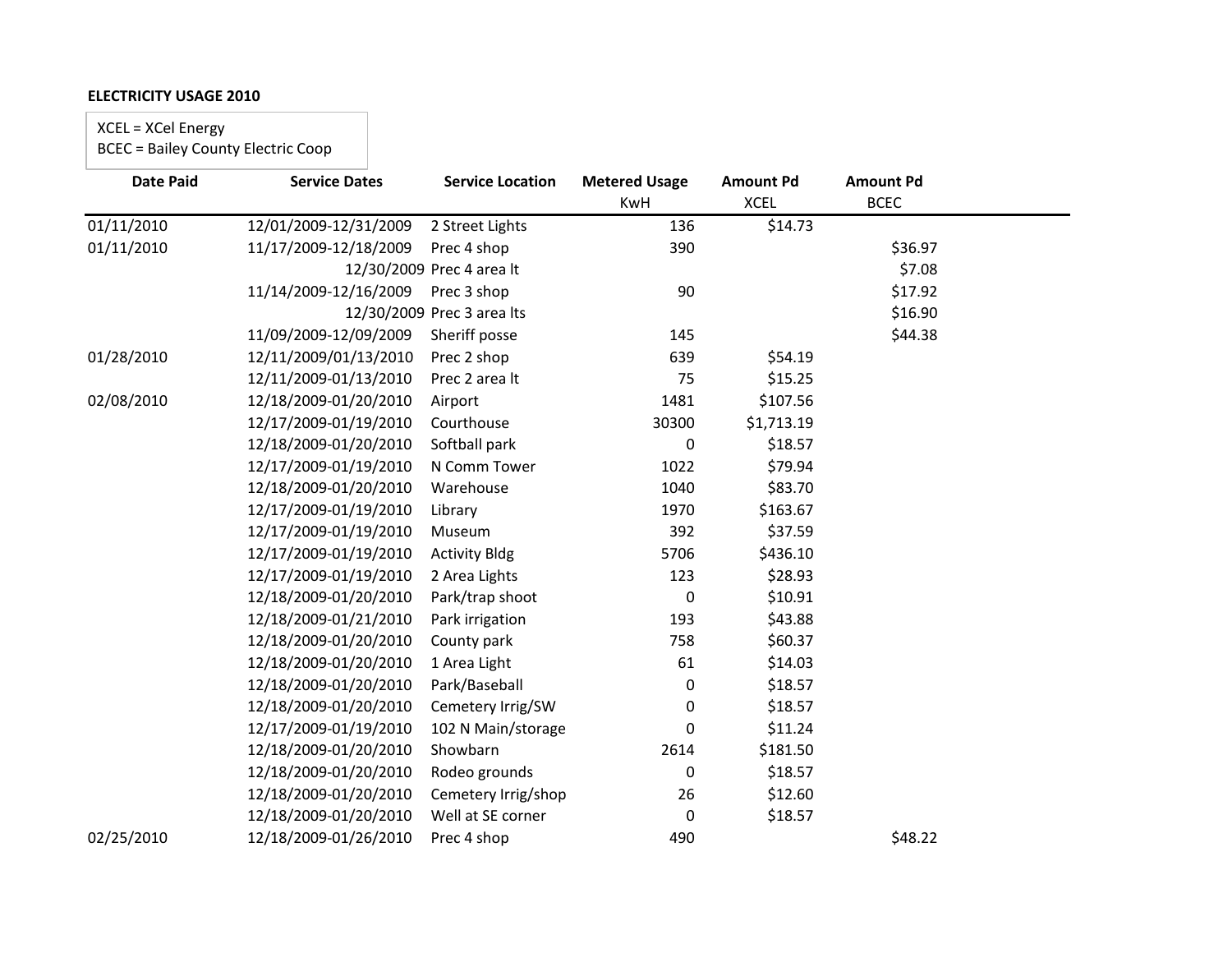# XCEL = XCel Energy

| <b>Date Paid</b> | <b>Service Dates</b>      | <b>Service Location</b>    | <b>Metered Usage</b><br><b>KwH</b> | <b>Amount Pd</b><br><b>XCEL</b> | <b>Amount Pd</b><br><b>BCEC</b> |  |
|------------------|---------------------------|----------------------------|------------------------------------|---------------------------------|---------------------------------|--|
| 02/25/2010       | 02/02/2010 Prec 4 area lt |                            |                                    | \$7.83                          |                                 |  |
|                  | 12/16/2009-01/12/2010     | Prec 3 shop                | 110                                |                                 | \$20.29                         |  |
|                  |                           | 02/02/2010 Prec 3 area lts |                                    |                                 | \$18.00                         |  |
|                  | 12/09/2009-01/12/2010     | Sheriff posse              | 0                                  |                                 | \$31.14                         |  |
| 02/25/2010       | 01/14/2010-02/11/2010     | Prec 2 shop                | 322                                | \$32.88                         |                                 |  |
|                  | 01/14/2010-02/11/2010     | Prec 2 area lt             | 66                                 | \$14.98                         |                                 |  |
|                  | 01/21/2010-02/18/2010     | Airport                    | 1177                               | \$87.70                         |                                 |  |
|                  | 01/20/2010-02/17/2010     | Courthouse                 | 26940                              | \$1,623.02                      |                                 |  |
|                  | 01/21/2010-02/18/2010     | Softball Park              | 0                                  | \$18.57                         |                                 |  |
|                  | 01/20/2010-02/17/2010     | N Comm tower               | 864                                | \$69.29                         |                                 |  |
|                  | 01/21/2010-02/18/2010     | Warehouse                  | 931                                | \$76.13                         |                                 |  |
|                  | 01/20/2010-02/17/2010     | Library                    | 1760                               | \$156.96                        |                                 |  |
|                  | 01/20/2010-02/17/2010     | Museum                     | 376                                | \$36.52                         |                                 |  |
|                  | 0120/2010-02/17/2010      | <b>Activity Bldg</b>       | 5376                               | \$435.85                        |                                 |  |
|                  | 0120/2010-02/17/2010      | 2 Area lights              | 111                                | \$28.56                         |                                 |  |
|                  | 01/21/2010-02/18/2010     | Park/trap shoot            | 0                                  | \$10.91                         |                                 |  |
|                  | 01/21/2010-02/18/2010     | Park irrig/lights          | 471                                | \$91.23                         |                                 |  |
|                  | 01/21/2010-02/18/2010     | County park                | 650                                | \$53.32                         |                                 |  |
|                  | 01/21/2010-02/17/2010     | 1 area light               | 56                                 | \$13.88                         |                                 |  |
|                  | 01/21/2010-02/18/2010     | Park/baseball              | 0                                  | \$18.57                         |                                 |  |
|                  | 01/21/2010-02/18/2010     | Cemetery irrig/SW          | 0                                  | \$18.57                         |                                 |  |
|                  | 01/20/2010-02/17/2010     | 102 N Main/storage         | $\mathbf{1}$                       | \$11.31                         |                                 |  |
|                  | 01/21/2010-02/18/2010     | Showbarn                   | 366                                | \$34.79                         |                                 |  |
|                  | 01/21/2010-02/18/2010     | Rodeo grounds              | 0                                  | \$18.57                         |                                 |  |
|                  | 01/21/2010-02/18/2010     | Cemetery irrig/shop        | 19                                 | \$12.16                         |                                 |  |
|                  | 01/21/2010-02/18/2010     | Well at SE corner          | $\mathbf 0$                        | \$18.57                         |                                 |  |
| 03/08/2010       | 02/01/2010-02/28/2010     | 2 Area lights              | 136                                | \$14.76                         |                                 |  |
| 03/08/2010       | 01/26/2010-02/19/2010     | Prec 4 shop                | 320                                |                                 | \$86.35                         |  |
|                  |                           | 02/26/2010 Prec 4 area lt  |                                    |                                 | \$16.05                         |  |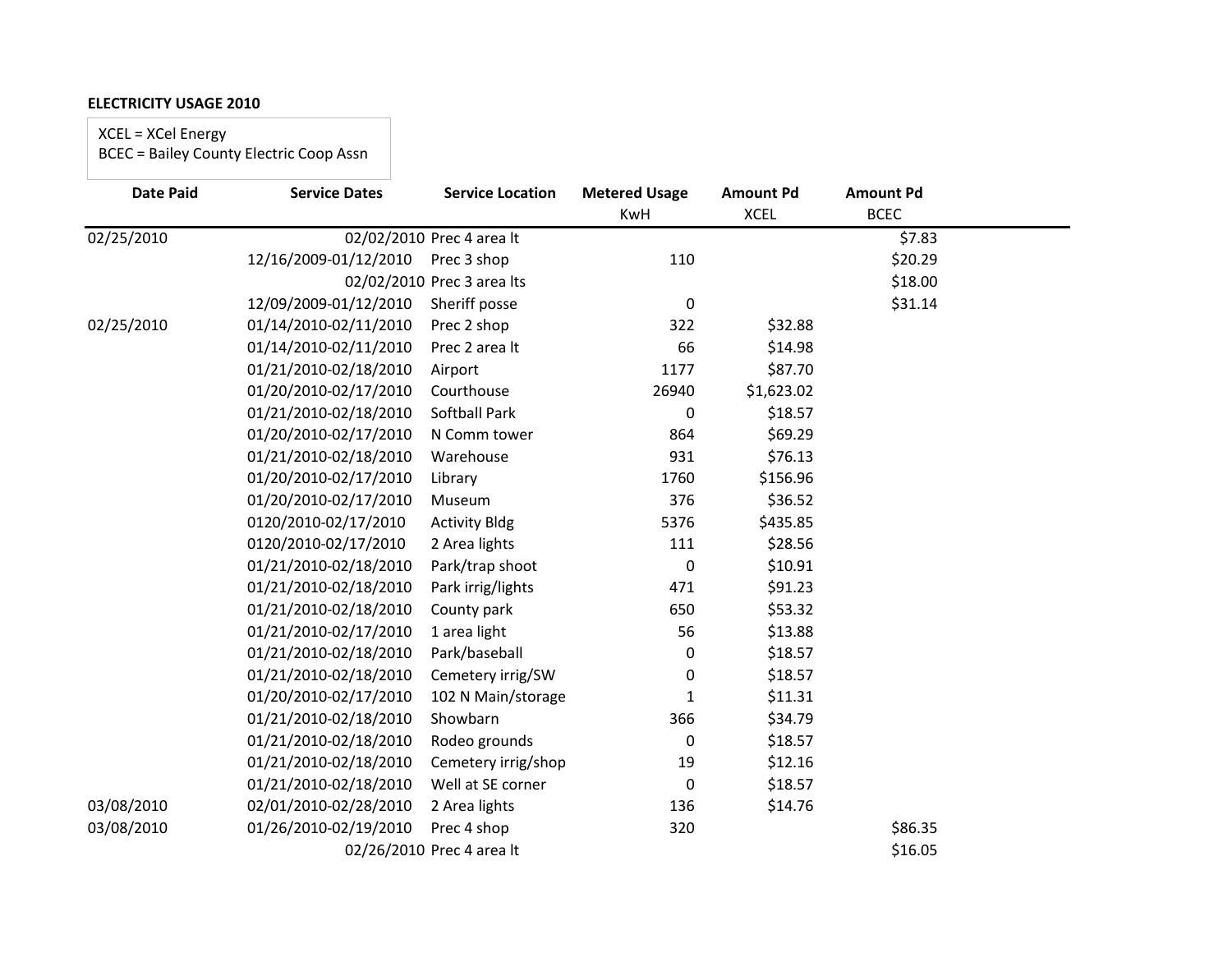#### XCEL = XCel Energy

| <b>Date Paid</b> | <b>Service Dates</b>  | <b>Service Location</b> | <b>Metered Usage</b><br><b>KwH</b> | <b>Amount Pd</b><br><b>XCEL</b> | <b>Amount Pd</b><br><b>BCEC</b> |  |
|------------------|-----------------------|-------------------------|------------------------------------|---------------------------------|---------------------------------|--|
| 03/08/2010       | 01/21/2010-02/18/2010 | Prec 3 shop             | 94                                 |                                 | \$40.41                         |  |
|                  | 02/26/2010            | Prec 3 area lts         |                                    |                                 | \$36.91                         |  |
|                  | 01/12/2010-02/10/2010 | Sheriff posse           | 0                                  |                                 | \$63.84                         |  |
| 03/30/2010       | 02/12/2010-03/14/2010 | Prec 2 shop             | 82                                 | \$16.75                         |                                 |  |
|                  | 02/12/2010-03/14/2010 | Prec 2 area It          | 72                                 | \$15.16                         |                                 |  |
|                  | 02/19/2010-03/21/2010 | Airport                 | 1163                               | \$86.80                         |                                 |  |
|                  | 02/18/2010-03/18/2010 | Courthouse              | 25800                              | \$1,515.86                      |                                 |  |
|                  | 02/19/2010-03/21/2010 | Softball park           | 0                                  | \$18.57                         |                                 |  |
|                  | 02/18/2010-03/18/2010 | N Comm tower            | 838                                | \$67.55                         |                                 |  |
|                  | 02/19/2010-03/21/2010 | Warehouse               | 810                                | \$67.73                         |                                 |  |
|                  | 02/18/2010-03/18/2010 | Library                 | 1810                               | \$158.66                        |                                 |  |
|                  | 02/18/2010-03/18/2010 | Museum                  | 226                                | \$26.42                         |                                 |  |
|                  | 02/18/2010-03/18/2010 | <b>Activity Bldg</b>    | 5412                               | \$446.91                        |                                 |  |
|                  | 02/18/2010-03/17/2010 | 2 Area lights           | 109                                | \$28.51                         |                                 |  |
|                  | 02/19/2010-03/21/2010 | Park/Trap shoot         | 0                                  | \$10.91                         |                                 |  |
|                  | 02/19/2010-03/21/2010 | Park irrigation         | 1352                               | \$129.54                        |                                 |  |
|                  | 02/16/2010-03/21/2010 | County park             | 622                                | \$51.48                         |                                 |  |
|                  | 02/19/2010-03/20/2010 | 1 Area light            | 58                                 | \$13.94                         |                                 |  |
|                  | 02/19/2010-03/21/2010 | <b>Baseball park</b>    | 0                                  | \$18.57                         |                                 |  |
|                  | 02/19/2010-03/21/2010 | Cemetery irrig/SW       | 0                                  | \$18.57                         |                                 |  |
|                  | 02/18/2010-03/18/2010 | 102 N Main/storage      | 155                                | \$21.66                         |                                 |  |
|                  | 02/19/2010-03/21/2010 | Showbarn                | 254                                | \$27.47                         |                                 |  |
|                  | 02/19/2010-03/21/2010 | Rodeo grounds           | 0                                  | \$18.57                         |                                 |  |
|                  | 02/19/2010-03/21/2010 | Cemetery irrig/shop     | 31                                 | \$12.94                         |                                 |  |
|                  | 02/19/2010-03/21/2010 | Well at SE corner       | 0                                  | \$18.57                         |                                 |  |
| 04/12/2010       | 02/18/2010-03/17/2010 | Prec 3 shop             | 117                                |                                 | \$21.19                         |  |
|                  | 03/31/2010            | Prec 3 street lts       |                                    |                                 | \$18.00                         |  |
|                  | 02/19/2010-03/22/2010 | Prec 4 shop             | 400                                |                                 | \$41.60                         |  |
|                  | 03/31/2010            | Prec 4 area lt          |                                    |                                 | \$7.44                          |  |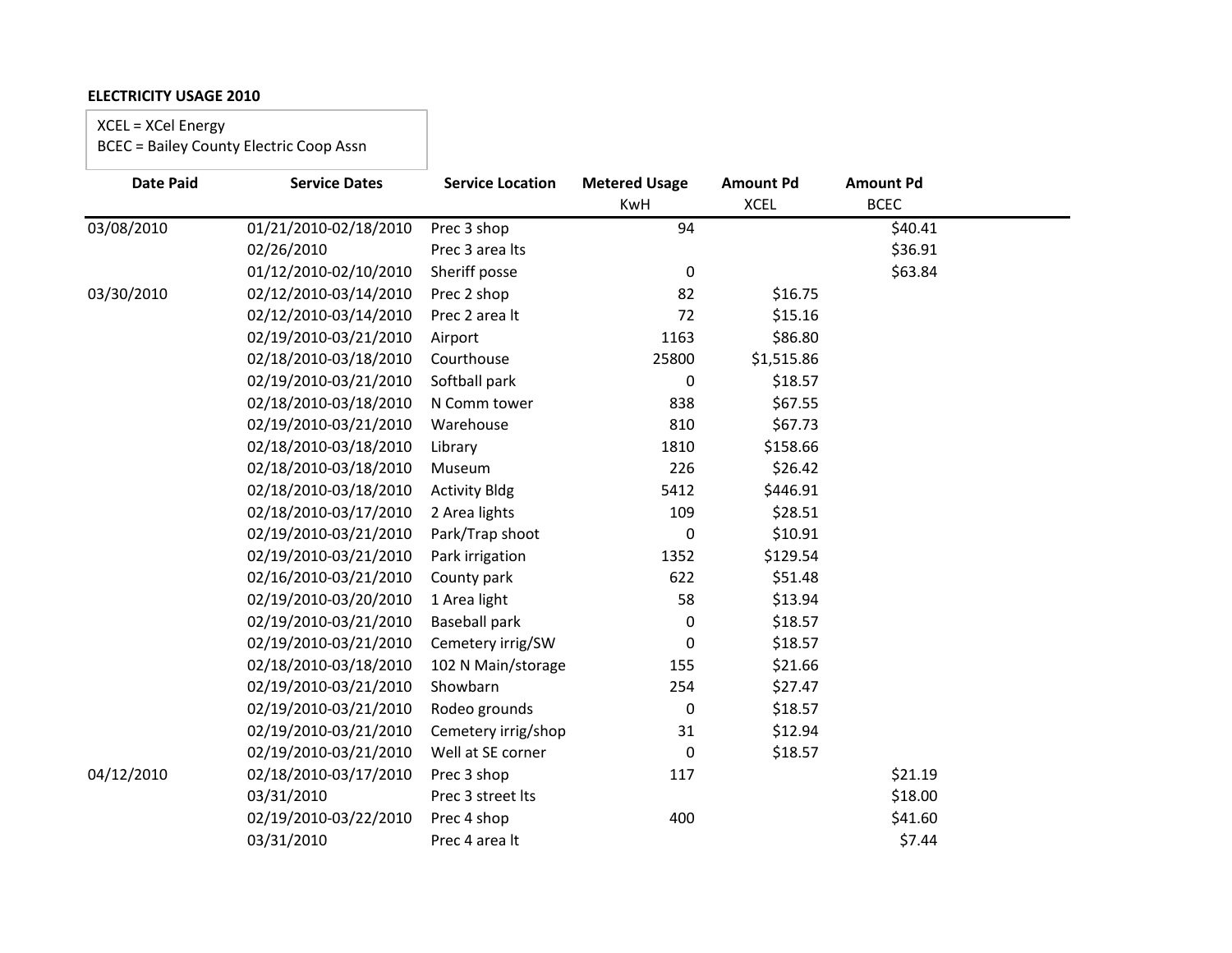#### XCEL = XCel Energy

| <b>Date Paid</b> | <b>Service Dates</b>  | <b>Service Location</b> | <b>Metered Usage</b><br>KwH | <b>Amount Pd</b><br><b>XCEL</b> | <b>Amount Pd</b><br><b>BCEC</b> |  |
|------------------|-----------------------|-------------------------|-----------------------------|---------------------------------|---------------------------------|--|
| 04/12/2010       | 02/10/2010-03/08/2010 | Sheriff posse           | $\mathbf 0$                 |                                 | \$31.14                         |  |
| 04/12/2010       | 03/01/2010-03/31/2010 | 2 Area lights           | 136                         | \$14.76                         |                                 |  |
| 04/23/2010       | 03/15/2010-04/14(est) | Museum                  | 40                          | \$13.97                         |                                 |  |
| 05/10/2010       | 04/01/2010-04/30/2010 | 2 Area lights           | 136                         | \$15.04                         |                                 |  |
|                  | 03/22/2010-04/19/2010 | Airport                 | 956                         | \$74.57                         |                                 |  |
|                  | 03/19/2010-04/18/2010 | Courthouse              | 30120                       | \$1,786.56                      |                                 |  |
|                  | 03/22/2010-04/19/2010 | Softball park           | 0                           | \$18.57                         |                                 |  |
|                  | 03/19/2010-04/18/2010 | N Comm tower            | 958                         | \$76.80                         |                                 |  |
|                  | 03/22/2010-04/19/2010 | Warehouse               | 645                         | \$57.21                         |                                 |  |
|                  | 03/19/2010-04/18/2010 | Library                 | 2530                        | \$284.30                        |                                 |  |
|                  | 03/19/2010-04/18/2010 | Museum                  | 175                         | \$23.21                         |                                 |  |
|                  | 03/19/2010-04/18/2010 | <b>Activity Bldg</b>    | 5107                        | \$452.77                        |                                 |  |
|                  | 03/19/2010-04/18/2010 | 2 Area lights           | 114                         | \$28.79                         |                                 |  |
|                  | 03/22/2010-04/19/2010 | Park/trap shoot         | 0                           | \$10.91                         |                                 |  |
|                  | 03/22/2010-04/19/2010 | Park irrigation         | 2229                        | \$266.16                        |                                 |  |
|                  | 03/15/2010-04/14(est) | County park             | 252                         | \$27.69                         |                                 |  |
|                  | 03/22/2010-04/19/2010 | 1 Area light            | 54                          | \$13.89                         |                                 |  |
|                  | 03/22/2010-04/19/2010 | Baseball park           | 0                           | \$18.57                         |                                 |  |
|                  | 03/22/2010-04/19/2010 | Cemetery irrig/SW       | 652                         | \$117.10                        |                                 |  |
|                  | 03/19/2010-04/18/2010 | 102 N Main/storage      | 146                         | \$21.23                         |                                 |  |
|                  | 03/22/2010-04/19/2010 | Showbarn                | 118                         | \$18.76                         |                                 |  |
|                  | 03/22/2010-04/19/2010 | Rodeo grounds           | 60                          | \$30.15                         |                                 |  |
|                  | 03/22/2010-04/19/2010 | Cemetery irrig/shop     | 34                          | \$13.17                         |                                 |  |
|                  | 03/22/2010-04/19/2010 | Well at SE corner       | 977                         | \$175.87                        |                                 |  |
| 05/10/2010       | 03/22/2010-04/26/2010 | Prec 4 shop             | 300                         |                                 | \$37.25                         |  |
|                  | 04/30/2010            | Prec 4 area lt          |                             |                                 | \$7.83                          |  |
|                  | 03/17/2010-04/20/2010 | Prec 3 shop             | 136                         |                                 | \$23.56                         |  |
|                  | 04/30/2010            | 2 Area lights           |                             |                                 | \$19.00                         |  |
|                  | 03/08/2010-04/08/2010 | Sheriff posse           | 3                           |                                 | \$35.88                         |  |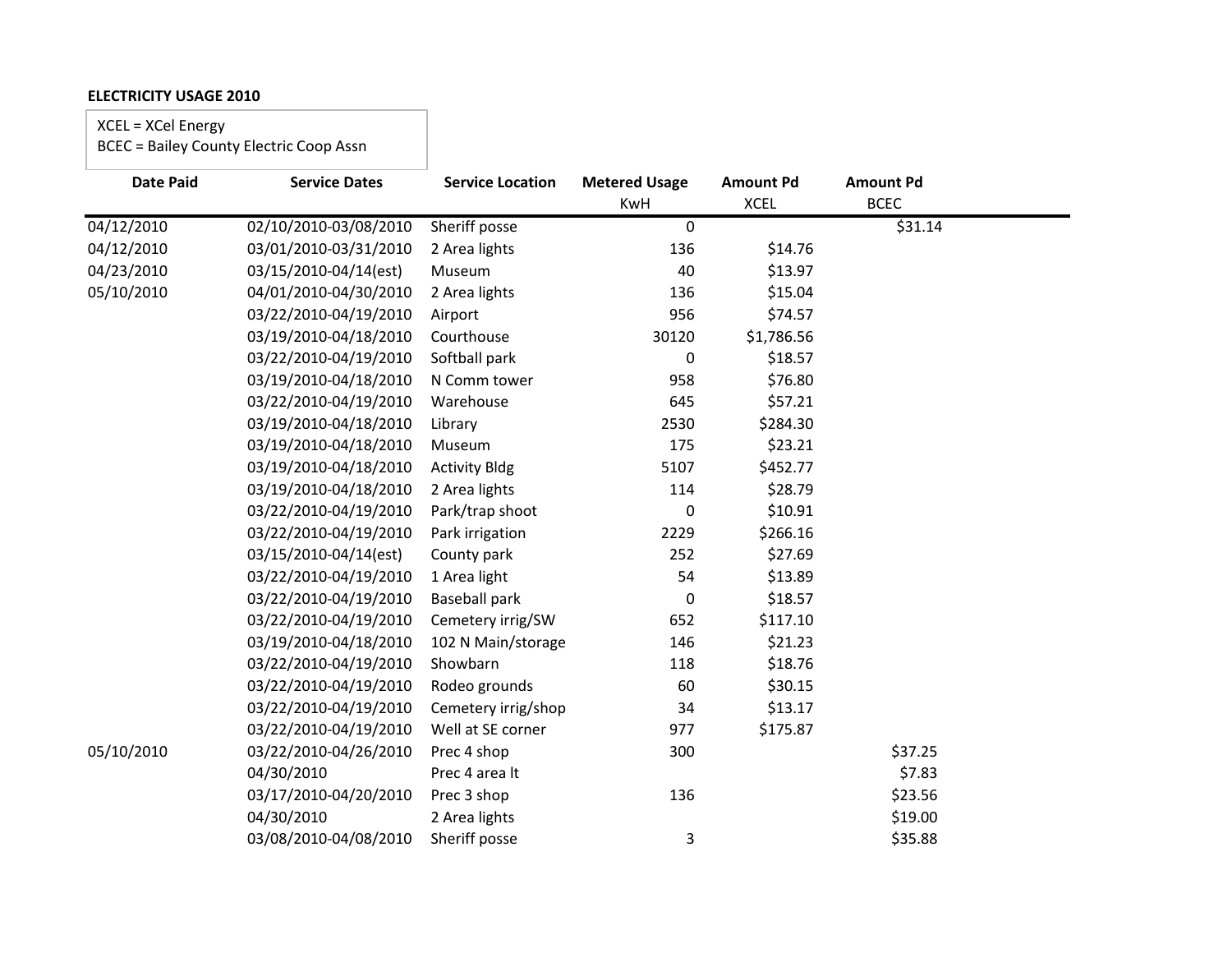#### XCEL = XCel Energy

| <b>Date Paid</b> | <b>Service Dates</b>  | <b>Service Location</b> | <b>Metered Usage</b> | <b>Amount Pd</b> | <b>Amount Pd</b> |  |
|------------------|-----------------------|-------------------------|----------------------|------------------|------------------|--|
|                  |                       |                         | KwH                  | <b>XCEL</b>      | <b>BCEC</b>      |  |
| 05/27/2010       | 03/15/2010-04/14/2010 | Prec 2 shop             | 26                   | \$24.24          |                  |  |
|                  | 04/14/2010-05/11/2010 | Prec 2 area lt          | 63                   | \$14.96          |                  |  |
| 06/14/2010       | 04/20/2010-05/19/2010 | Airport                 | 688                  | \$56.17          |                  |  |
|                  | 04/19/2010-05/18/2010 | Courthouse              | 29220                | \$1,688.72       |                  |  |
|                  | 04/20/2010-05/19/2010 | Softball park           | $\boldsymbol{0}$     | \$18.57          |                  |  |
|                  | 04/19/2010-05/18/2010 | N Comm tower            | 870                  | \$70.26          |                  |  |
|                  | 04/20/2010-05/19/2010 | Warehouse               | 615                  | \$54.58          |                  |  |
|                  | 04/19/2010-05/18/2010 | Library                 | 2850                 | \$293.76         |                  |  |
|                  | 05/01/2010-05/17/2010 | 1 Area Light            | 31                   | \$8.08           |                  |  |
|                  | 04/19/2010-05/18/2010 | Museum                  | 61                   | \$15.38          |                  |  |
|                  | 04/19/2010-05/18/2010 | <b>Activity Bldg</b>    | 5867                 | \$475.78         |                  |  |
|                  | 04/19/2010-04/30/2010 | 2 Area Lights           | 45                   | \$10.10          |                  |  |
|                  | 05/01/2010-05/17/2010 | 3 Area Lights           | 92                   | \$26.69          |                  |  |
|                  | 04/20/2010-05/19/2010 | Park/trap shoot         | 0                    | \$10.91          |                  |  |
|                  | 04/20/2010-05/19/2010 | Irrigation              | 2860                 | \$285.32         |                  |  |
|                  | 04/20/2010-05/19/2010 | County park             | 58                   | \$14.72          |                  |  |
|                  | 04/20/2010-05/18/2010 | 1 Area Light            | 53                   | \$13.83          |                  |  |
|                  | 04/20/2010-05/19/2010 | Baseball park           | 0                    | \$18.57          |                  |  |
|                  | 04/20/2010-05/19/2010 | Cemetery irrig/SW       | 1286                 | \$147.16         |                  |  |
|                  | 04/19/2010-05/18/2010 | 102 N Main/storage      | 54                   | \$14.90          |                  |  |
|                  | 04/20/2010-05/19/2010 | Showbarn                | 95                   | \$17.16          |                  |  |
|                  | 04/20/2010-05/19/2010 | Rodeo grounds           | 60                   | \$30.10          |                  |  |
|                  | 04/20/2010-05/19/2010 | Cemetery irrig/shop     | 58                   | \$14.72          |                  |  |
|                  | 04/20/2010-05/19/2010 | Well at SE corner       | 1956                 | \$217.13         |                  |  |
| 06/14/2010       | 04/26/2010-05/24/2010 | Prec 4 shop             | 210                  |                  | \$30.79          |  |
|                  | 05/28/2010            | Prec 4 area lt          |                      |                  | \$8.21           |  |
|                  | 04/20/2010-05/19/2010 | Prec 3 shop             | 88                   |                  | \$19.99          |  |
|                  | 05/28/2010            | Prec 3 area lts         |                      |                  | \$18.56          |  |
|                  | 04/08/2010-05/10/2010 | Sheriff posse           | 3                    |                  | \$35.90          |  |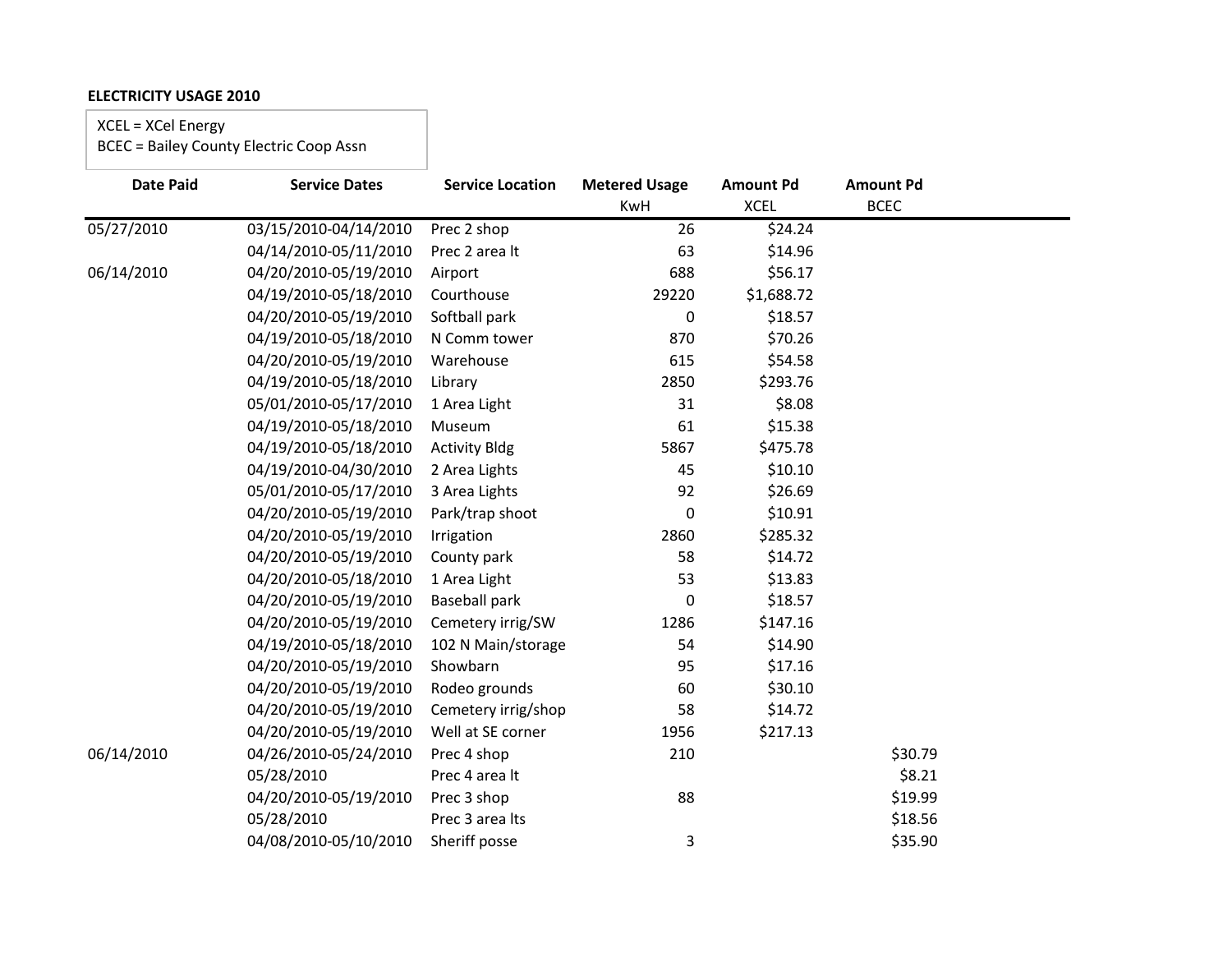#### XCEL = XCel Energy

| <b>Date Paid</b> | <b>Service Dates</b>  | <b>Service Location</b> | <b>Metered Usage</b> | <b>Amount Pd</b> | <b>Amount Pd</b> |  |
|------------------|-----------------------|-------------------------|----------------------|------------------|------------------|--|
|                  |                       |                         | KwH                  | <b>XCEL</b>      | <b>BCEC</b>      |  |
| 06/29/2010       | 05/12/2010-06/11/2010 | Prec 2 shop             | 6                    | \$11.66          |                  |  |
|                  | 05/12/2010-06/10/2010 | Prec 2 area It          | 67                   | \$14.97          |                  |  |
|                  | 05/19/2010-06/18/2010 | Airport                 | 705                  | \$60.09          |                  |  |
|                  | 05/18/2010-06/17/2010 | Courthouse              | 35400                | \$2,096.61       |                  |  |
|                  | 05/19/2010-06/18/2010 | Softball park           | 0                    | \$18.57          |                  |  |
|                  | 05/18/2010-06/17/2010 | N Comm tower            | 975                  | \$81.05          |                  |  |
|                  | 05/19/2010-06/18/2010 | Warehouse               | 725                  | \$65.34          |                  |  |
|                  | 05/18/2010-06/17/2010 | Library                 | 5030                 | \$437.43         |                  |  |
|                  | 05/18/2010-06/16/2010 | Area Light              | 55                   | \$14.22          |                  |  |
|                  | 05/18/2010-06/17/2010 | Museum                  | 542                  | \$50.04          |                  |  |
|                  | 05/18/2010-06/17/2010 | <b>Activity Bldg</b>    | 10727                | \$784.80         |                  |  |
|                  | 05/18/2010-06/16/2010 | 3 Area Lights           | 165                  | \$42.62          |                  |  |
|                  | 05/19/2010-06/18/2010 | Park/trap shoot         | 0                    | \$10.91          |                  |  |
|                  | 05/19/2010-06/18/2010 | Irrigation              | 6393                 | \$424.23         |                  |  |
|                  | 05/19/2010-06/10/2010 | County park             | 3                    | \$14.68          |                  |  |
|                  | 05/19/2010-06/17/2010 | 1 Area Light            | 55                   | \$13.79          |                  |  |
|                  | 05/19/2010-06/18/2010 | Baseball park           | 0                    | \$18.57          |                  |  |
|                  | 05/19/2010-06/18/2010 | Cemetery irrig/SW       | 3462                 | \$229.75         |                  |  |
|                  | 05/18/2010-06/17/2010 | 102 N Main/storage      | 18                   | \$12.53          |                  |  |
|                  | 05/19/2010-06/18/2010 | Showbarn                | 721                  | \$61.22          |                  |  |
|                  | 05/19/2010-06/18/2010 | Rodeo grounds           | 600                  | \$128.22         |                  |  |
|                  | 05/19/2010-06/18/2010 | Cemetery irrig/shop     | 54                   | \$14.68          |                  |  |
|                  | 05/19/2010-06/18/2010 | Well at SE corner       | 5049                 | \$336.49         |                  |  |
| 07/12/2010       | 05/19/2010-06/16/2010 | Prec 3 shop             | 72                   |                  | \$19.29          |  |
|                  | 07/01/2010            | Prec 3 area Its         |                      |                  | \$19.66          |  |
|                  | 05/24/2010-06/18/2010 | Prec 4 shop             | 210                  |                  | \$32.89          |  |
|                  | 07/01/2010            | Prec 4 area lt          |                      |                  | \$8.96           |  |
|                  | 05/10/2010-06/08/2010 | Sheriff posse           | 269                  |                  | \$55.56          |  |
| 07/29/2010       | 06/11/2010-07/13/2010 | Prec 2 shop             | 8                    | 11.85            |                  |  |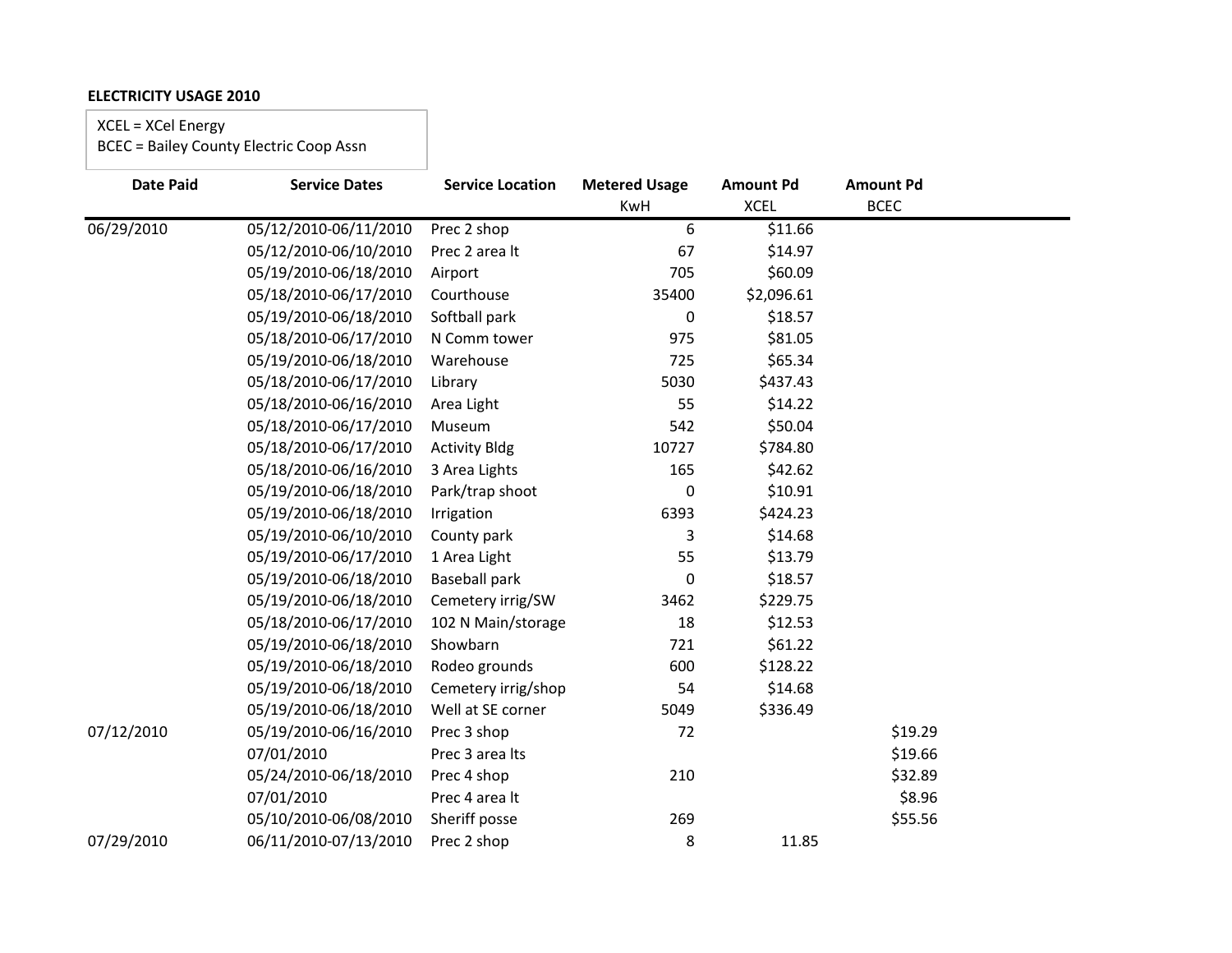## XCEL = XCel Energy

| <b>Date Paid</b> | <b>Service Dates</b>  | <b>Service Location</b> | <b>Metered Usage</b> | <b>Amount Pd</b> | <b>Amount Pd</b> |  |
|------------------|-----------------------|-------------------------|----------------------|------------------|------------------|--|
|                  |                       |                         | <b>KwH</b>           | <b>XCEL</b>      | <b>BCEC</b>      |  |
| 07/29/2010       | 06/11/2010-07/12/2010 | Prec 2 Area Lt          | 72                   | \$15.03          |                  |  |
| 08/09/2010       | 06/08-2010-07/09/2010 | Sheriff posse           | 138                  |                  | \$46.57          |  |
|                  | 06/18/2010-07/24/2010 | Prec 4 shop             | 320                  |                  | \$45.32          |  |
|                  | 07/30/2010            | Prec 4 area It          |                      |                  | \$9.33           |  |
|                  | 06/16/2010-07/20/2010 | Prec 3 shop             | 108                  |                  | \$23.38          |  |
|                  | 07/30/2010            | Prec 3 area lts         |                      |                  | \$20.20          |  |
|                  | 06/18/2010-07/20/2010 | Airport                 | 723                  | \$63.63          |                  |  |
|                  | 06/17/2010-07/19/2010 | Courthouse              | 37440                | \$2,231.11       |                  |  |
|                  | 06/18/2010-07/20/2010 | Softball park           | 0                    | \$18.57          |                  |  |
|                  | 06/17/2010-07/19/2010 | N Comm Tower            | 998                  | \$86.21          |                  |  |
|                  | 06/18/2010-07/20/2010 | Warehouse               | 869                  | \$78.92          |                  |  |
|                  | 06/17/2010-07/19/2010 | Library                 | 5170                 | \$467.78         |                  |  |
|                  | 06/17/2010-07/18/2010 | Area Light              | 59                   | \$14.28          |                  |  |
|                  | 06/17/2010-07/19/2010 | Museum                  | 954                  | \$82.90          |                  |  |
|                  | 06/17/2010-07/19/2010 | <b>Activity Bldg</b>    | 10824                | \$789.83         |                  |  |
|                  | 06/17/2010-07/18/2010 | 3 Area Lights           | 176                  | \$42.82          |                  |  |
|                  | 06/18/2010-07/20/2010 | Park/trap shoot         | 0                    | \$10.91          |                  |  |
|                  | 06/18/2010-07/20/2010 | Park irrigation         | 4450                 | \$381.77         |                  |  |
|                  | 06/18/2010-07/20/2010 | County park             | 13                   | \$11.85          |                  |  |
|                  | 06/18/2010-07/19/2010 | 1 Area Light            | 59                   | \$13.86          |                  |  |
|                  | 06/18/2010-07/20/2010 | Park/Baseball           | 0                    | \$18.57          |                  |  |
|                  | 06/18/2010-07/20/2010 | Cemetery Irrig/SW       | 1484                 | \$189.80         |                  |  |
|                  | 06/17/2010-07/19/2010 | 102 N Main/storage      | 75                   | \$16.87          |                  |  |
|                  | 06/18/2010-07/20/2010 | Showbarn                | 2040                 | \$159.66         |                  |  |
|                  | 06/18/2010-07/20/2010 | Rodeo grounds           | 960                  | \$186.15         |                  |  |
|                  | 06/18/2010-07/20/2010 | Cemetery Irrig/shop     | 65                   | \$15.64          |                  |  |
|                  | 06/18/2010-07/20/2010 | Well at SE corner       | 13                   | \$246.92         |                  |  |
| 08/30/2010       | 07/13/2010-08/11/2010 | Precinct 2              | 6                    |                  | \$11.70          |  |
|                  | 07/13/2010-08/10/2010 | Prec 2 Area Lt          | 64                   |                  | \$14.89          |  |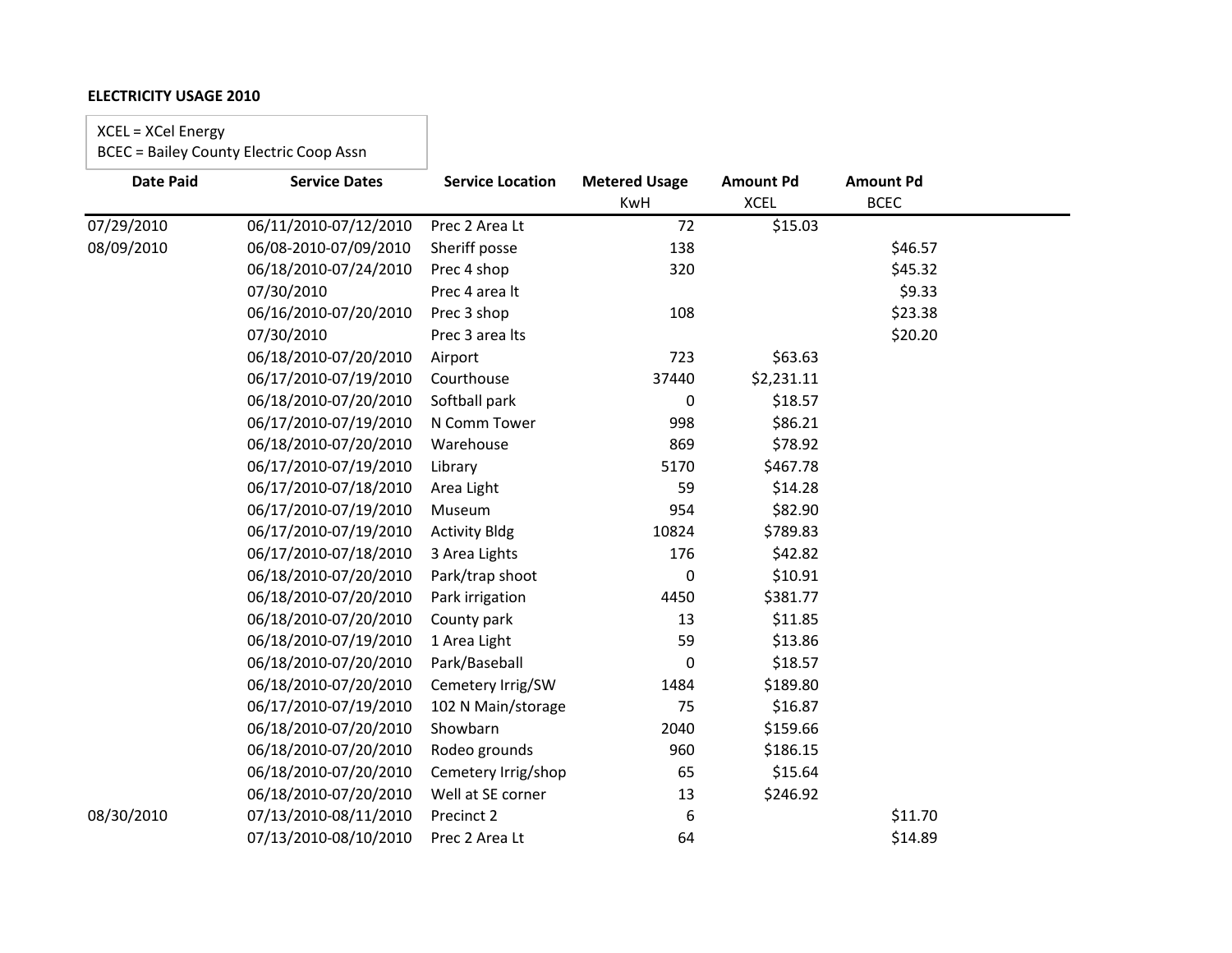# XCEL = XCel Energy

| <b>Date Paid</b> | <b>Service Dates</b>  | <b>Service Location</b> | <b>Metered Usage</b> | <b>Amount Pd</b> | <b>Amount Pd</b> |  |
|------------------|-----------------------|-------------------------|----------------------|------------------|------------------|--|
|                  |                       |                         | <b>KwH</b>           | <b>XCEL</b>      | <b>BCEC</b>      |  |
| 08/30/2010       | 07/20/2010-08/18/2010 | Airport                 | 670                  | \$61.26          |                  |  |
|                  | 07/19/2010-08/17/2010 | Courthouse              | 32640                | \$2,110.29       |                  |  |
|                  | 07/20/2010-08/18/2010 | Softball park           | $\mathbf{0}$         | \$18.57          |                  |  |
|                  | 07/19/2010-08/17/2010 | N Comm Tower            | 767                  | \$70.51          |                  |  |
|                  | 07/20/2010-08/18/2010 | Warehouse               | 60                   | \$64.30          |                  |  |
|                  | 07/19/2010-08/17/2010 | Library                 | 5790                 | \$487.17         |                  |  |
|                  | 07/19/2010-08/16/2010 | Area Light              | 52                   | \$14.19          |                  |  |
|                  | 07/19/2010-08/17/2010 | Museum                  | 738                  | \$68.27          |                  |  |
|                  | 07/19/2010-08/17/2010 | <b>Activity Bldg</b>    | 10481                | \$749.97         |                  |  |
|                  | 07/19/2010-08/16/2010 | 3 Area Lights           | 157                  | \$42.60          |                  |  |
|                  | 07/20/2010-08/18/2010 | Park/trap shoot         | $\Omega$             | \$10.91          |                  |  |
|                  | 07/20/2010-08/18/2010 | Park irrigation         | 3557                 | \$362.10         |                  |  |
|                  | 07/20/2010-08/18/2010 | County park             | 3                    | \$11.13          |                  |  |
|                  | 07/20/2010-08/17/2010 | 1 Area Light            | 52                   | \$13.79          |                  |  |
|                  | 07/20/2010-08/18/2010 | Park/Baseball           | $\Omega$             | \$18.57          |                  |  |
|                  | 07/20/2010-08/18/2010 | Cemetery Irrig/SW       | 1686                 | \$212.35         |                  |  |
|                  | 07/19/2010-08/17/2010 | 102 N Main/storage      | 57                   | \$15.64          |                  |  |
|                  | 07/20/2010-08/18/2010 | Showbarn                | 1826                 | \$148.15         |                  |  |
|                  | 07/20/2010-08/18/2010 | Rodeo grounds           | 900                  | \$198.84         |                  |  |
|                  | 07/20/2010-08/18/2010 | Cemetery Irrig/shop     | 57                   | \$15.19          |                  |  |
|                  | 07/20/2010-08/18/2010 | Well at SE corner       | 2382                 | \$260.48         |                  |  |
| 09/13/2010       | 07/09/2010-08/09/2010 | Sheriff posse           | 116                  | \$38.44          |                  |  |
|                  | 07/20/2010-08/18/2010 | Prec 3 shop             | 96                   | \$22.14          |                  |  |
|                  | 08/31/2010            | Prec 3 area lts         |                      | \$20.20          |                  |  |
|                  | 07/24/2010-08/23/2010 | Prec 4 shop             | 270                  | \$40.15          |                  |  |
|                  | 08/31/2010            | Prec 4 area light       |                      | \$9.33           |                  |  |
| 09/29/2010       | 08/11/2010-09/10/2010 | Precinct 2              | 6                    |                  | \$11.71          |  |
|                  | 08/11/2010-09/09/2010 | Prec 2 Area Lt          | 66                   |                  | \$12.56          |  |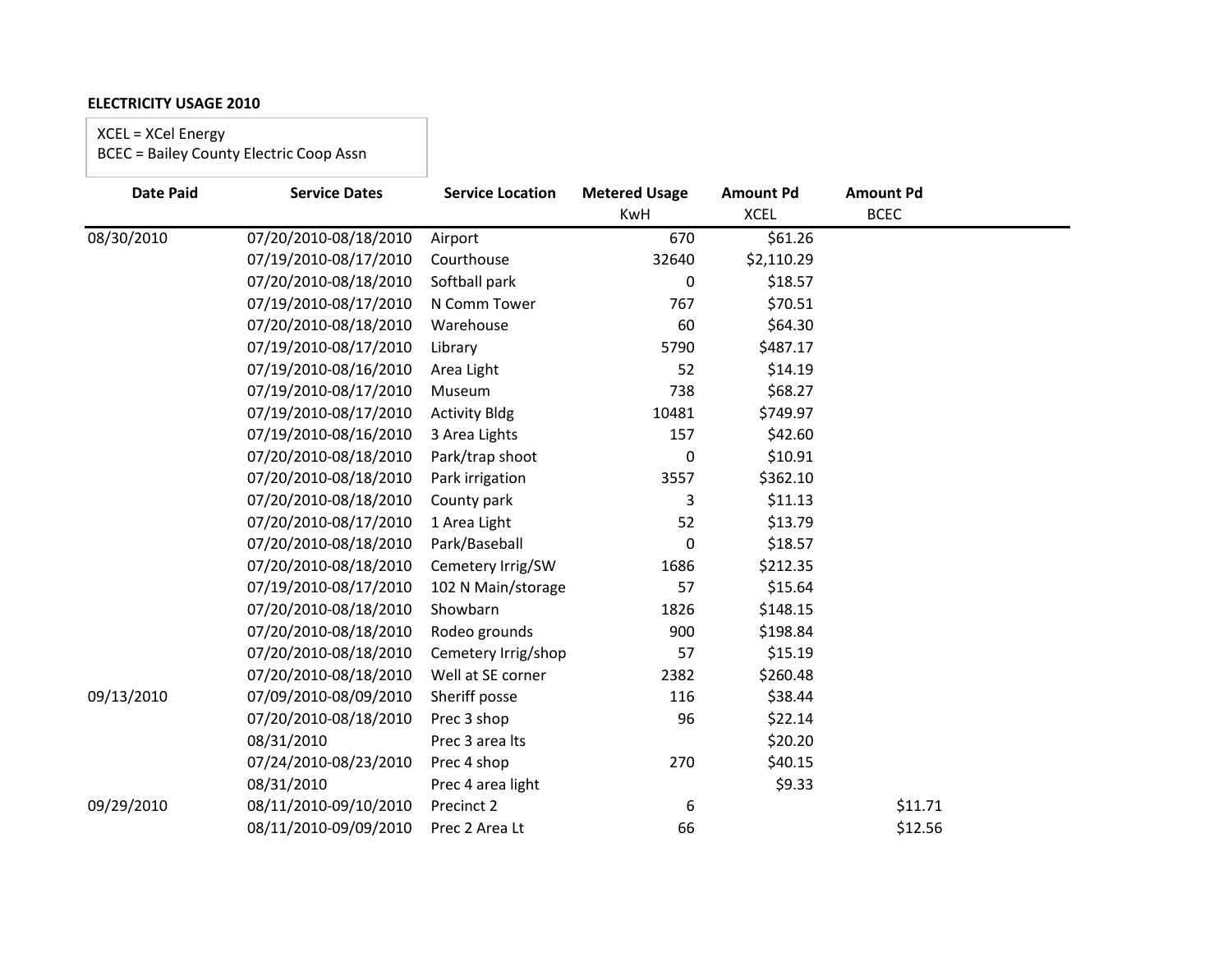#### XCEL = XCel Energy

| <b>Date Paid</b> | <b>Service Dates</b>  | <b>Service Location</b> | <b>Metered Usage</b> | <b>Amount Pd</b> | <b>Amount Pd</b> |  |
|------------------|-----------------------|-------------------------|----------------------|------------------|------------------|--|
|                  |                       |                         | <b>KwH</b>           | <b>XCEL</b>      | <b>BCEC</b>      |  |
| 10/11/2010       | 08/09/2010-09/08/2010 | Sheriff posse           | 53                   |                  | \$36.16          |  |
|                  | 08/18/2010-09/20/2010 | Prec 3 shop             | 104                  |                  | \$18.80          |  |
|                  | 09/30/2010            | Prec 3 area lts         |                      |                  | \$15.80          |  |
|                  | 08/23/2010-09/22/2010 | Prec 4 shop             | 280                  |                  | \$29.98          |  |
|                  | 09/30/2010            | Prec 4 area light       |                      |                  | \$6.33           |  |
| 10/11/2010       | 08/18/2010-09/17/2010 | Airport                 | 705                  | \$64.85          |                  |  |
|                  | 08/17/2010-09/16/2010 | Courthouse              | 33420                | \$2,213.76       |                  |  |
|                  | 08/18/2010-09/17/2010 | Softball park           | 0                    | \$18.57          |                  |  |
|                  | 08/17/2010-09/16/2010 | N Comm Tower            | 972                  | \$87.84          |                  |  |
|                  | 08/18/2010-09/17/2010 | Warehouse               | 575                  | \$58.34          |                  |  |
|                  | 08/17/2010-09/16/2010 | Library                 | 4430                 | \$447.70         |                  |  |
|                  | 08/17/2010-09/15/2010 | Area Light              | 55                   | \$14.38          |                  |  |
|                  | 08/17/2010-09/16/2010 | Museum                  | 589                  | \$57.65          |                  |  |
|                  | 08/17/2010-09/16/2010 | <b>Activity Bldg</b>    | 9813                 | \$832.68         |                  |  |
|                  | 08/17/2010-09/15/2010 | 3 Area Lights           | 165                  | \$43.12          |                  |  |
|                  | 08/18/2010-09/17/2010 | Park/trap shoot         | 0                    | \$10.91          |                  |  |
|                  | 08/18/2010-09/17/2010 | Park irrigation         | 6160                 | \$456.73         |                  |  |
|                  | 08/18/2010-09/17/2010 | County park             | 0                    | \$10.91          |                  |  |
|                  | 08/18/2010-09/16/2010 | 1 Area Light            | 55                   | \$13.95          |                  |  |
|                  | 08/18/2010-09/17/2010 | Park/Baseball           | 0                    | \$18.57          |                  |  |
|                  | 08/18/2010-09/17/2010 | Cemetery Irrig/SW       | 1876                 | \$221.20         |                  |  |
|                  | 08/17/2010-09/16/2010 | 102 N Main/storage      | 4802                 | \$11.24          |                  |  |
|                  | 08/18/2010-09/17/2010 | Showbarn                | 1862                 | \$153.38         |                  |  |
|                  | 08/18/2010-09/17/2010 | Rodeo grounds           | 180                  | \$49.86          |                  |  |
|                  | 08/18/2010-09/17/2010 | Cemetery Irrig/shop     | 56                   | \$15.20          |                  |  |
|                  | 08/18/2010-09/17/2010 | Well at SE corner       | 2700                 | \$287.23         |                  |  |
| 10/28/2010       | 09/10/2010-10/11/2010 | Precinct 2              | 6                    | \$11.68          |                  |  |
|                  | 09/10/2010-10/10/2010 | Prec 2 Area Lt          | 70                   | \$15.21          |                  |  |
| 11/08/2010       | 09/22/2010-10/21/2010 | Prec 4 shop             | 210                  |                  | \$22.39          |  |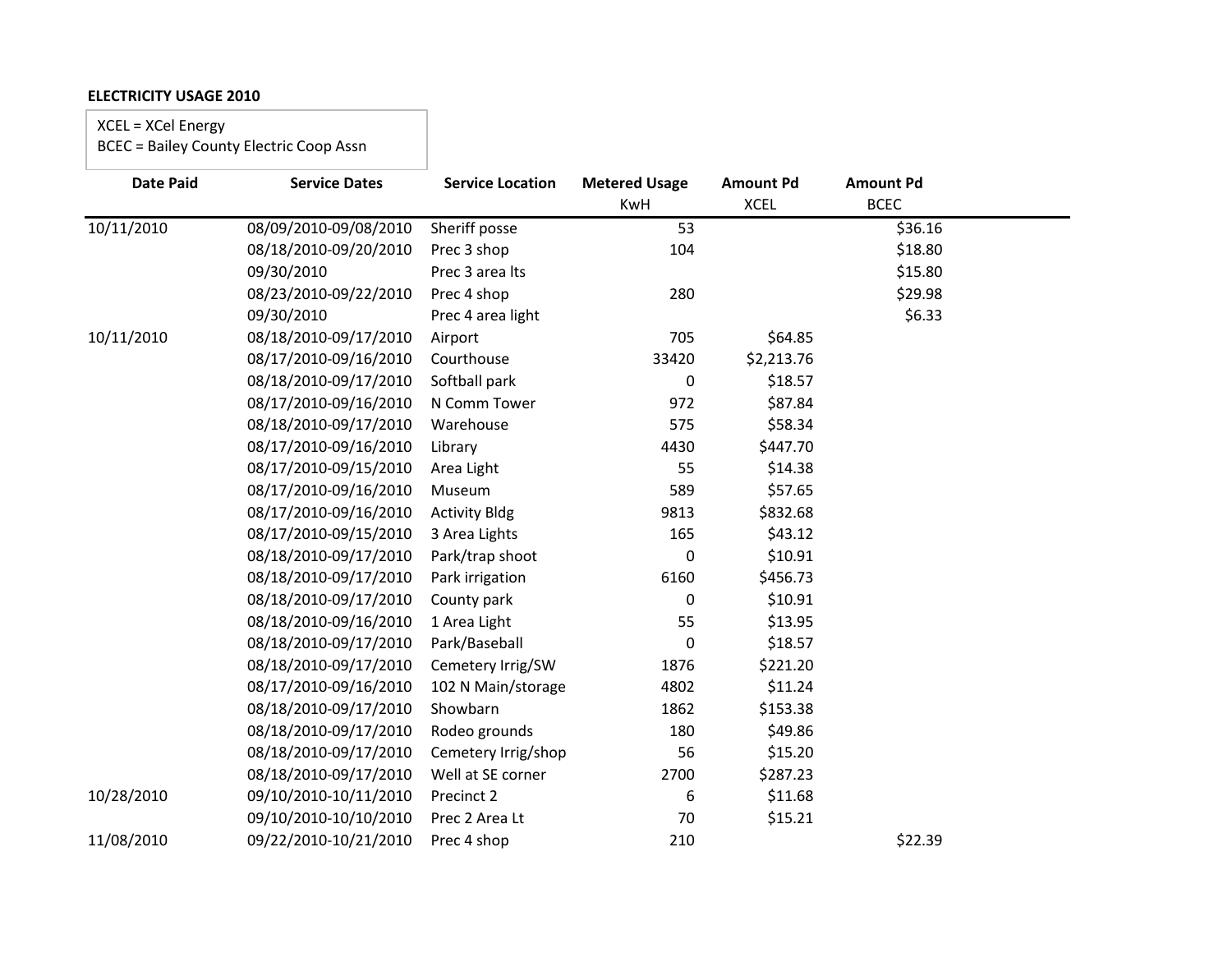#### XCEL = XCel Energy

| <b>Date Paid</b> | <b>Service Dates</b>  | <b>Service Location</b> | <b>Metered Usage</b><br><b>KwH</b> | <b>Amount Pd</b><br><b>XCEL</b> | <b>Amount Pd</b><br><b>BCEC</b> |  |
|------------------|-----------------------|-------------------------|------------------------------------|---------------------------------|---------------------------------|--|
| 11/08/2010       | 10/29/2010            | Prec 4 area lights      |                                    |                                 | \$5.95                          |  |
|                  | 09/20/2010-10/19/2010 | Prec 3 shop             | 94                                 |                                 | \$16.76                         |  |
|                  | 10/29/2010            | Prec 3 area Its         |                                    |                                 | \$15.74                         |  |
|                  | 09/08/2010-10/08/2010 | Sheriff posse           | 41                                 |                                 | \$35.48                         |  |
| 11/29/2010       | 10/11/2010-11/09/2010 | Precinct 2              | 8                                  | \$11.78                         |                                 |  |
|                  | 10/11/2010-11/08/2010 | Prec 2 Area Lt          | 64                                 | \$14.97                         |                                 |  |
| 12/13/2010       | 10/21/2010-11/18/2010 | Prec 4 shop             | 200                                |                                 | \$28.90                         |  |
|                  | 11/30/2010            | Prec 4 area lights      |                                    |                                 | \$8.58                          |  |
|                  | 10/19/2010-11/16/2010 | Prec 3 shop             | 101                                |                                 | \$20.63                         |  |
|                  | 11/30/2010            | Prec 3 area Its         |                                    |                                 | \$19.10                         |  |
|                  | 10/08/2010-11/08/2010 | Sheriff posse           | 6                                  |                                 | \$30.51                         |  |
| 12/29/2010       | 11/09/2010-12/10/2010 | Precinct 2              | 140                                | \$20.79                         |                                 |  |
|                  | 11/09/2010-12/10/2010 | Prec 2 Area Lt          | 70                                 | \$15.16                         |                                 |  |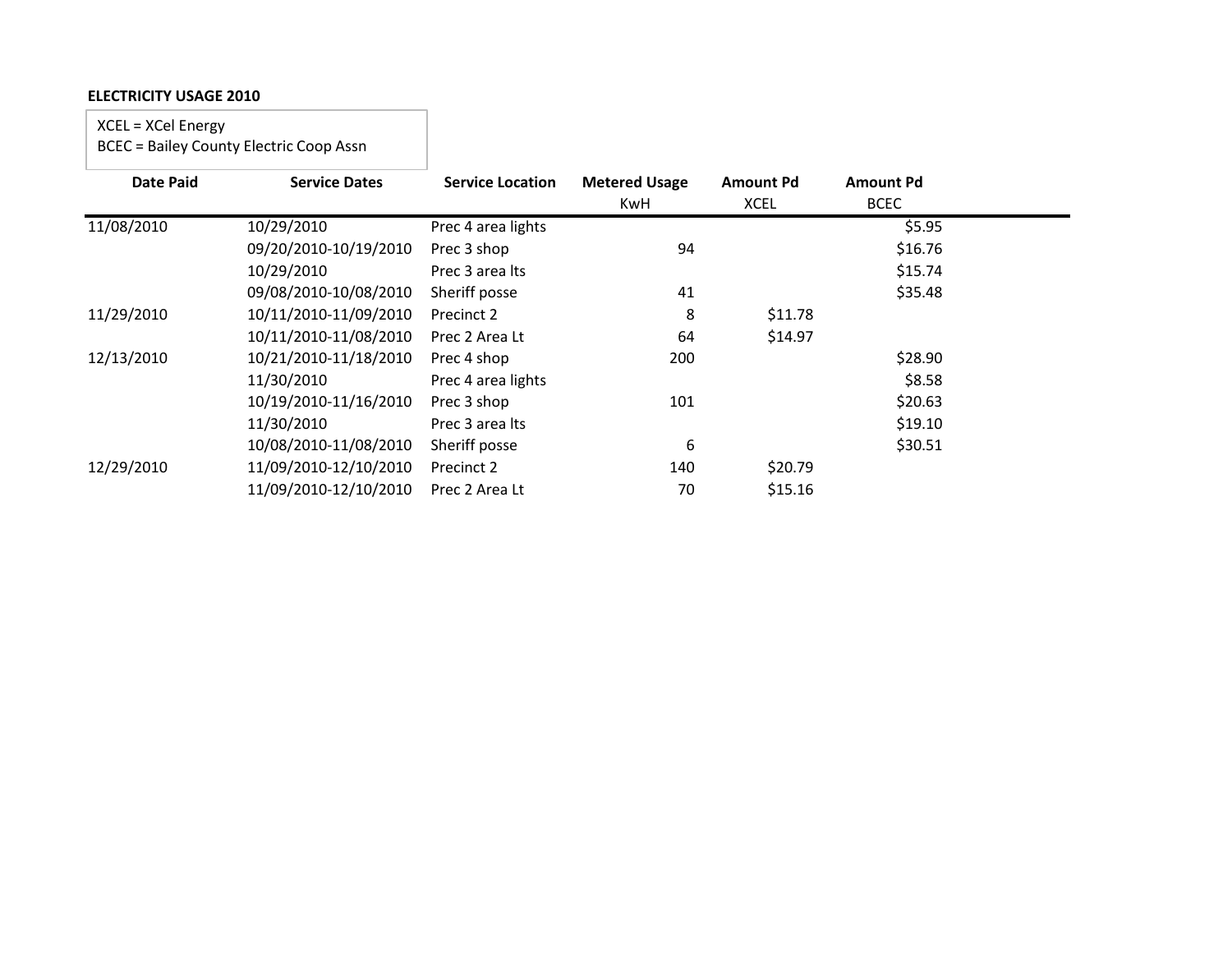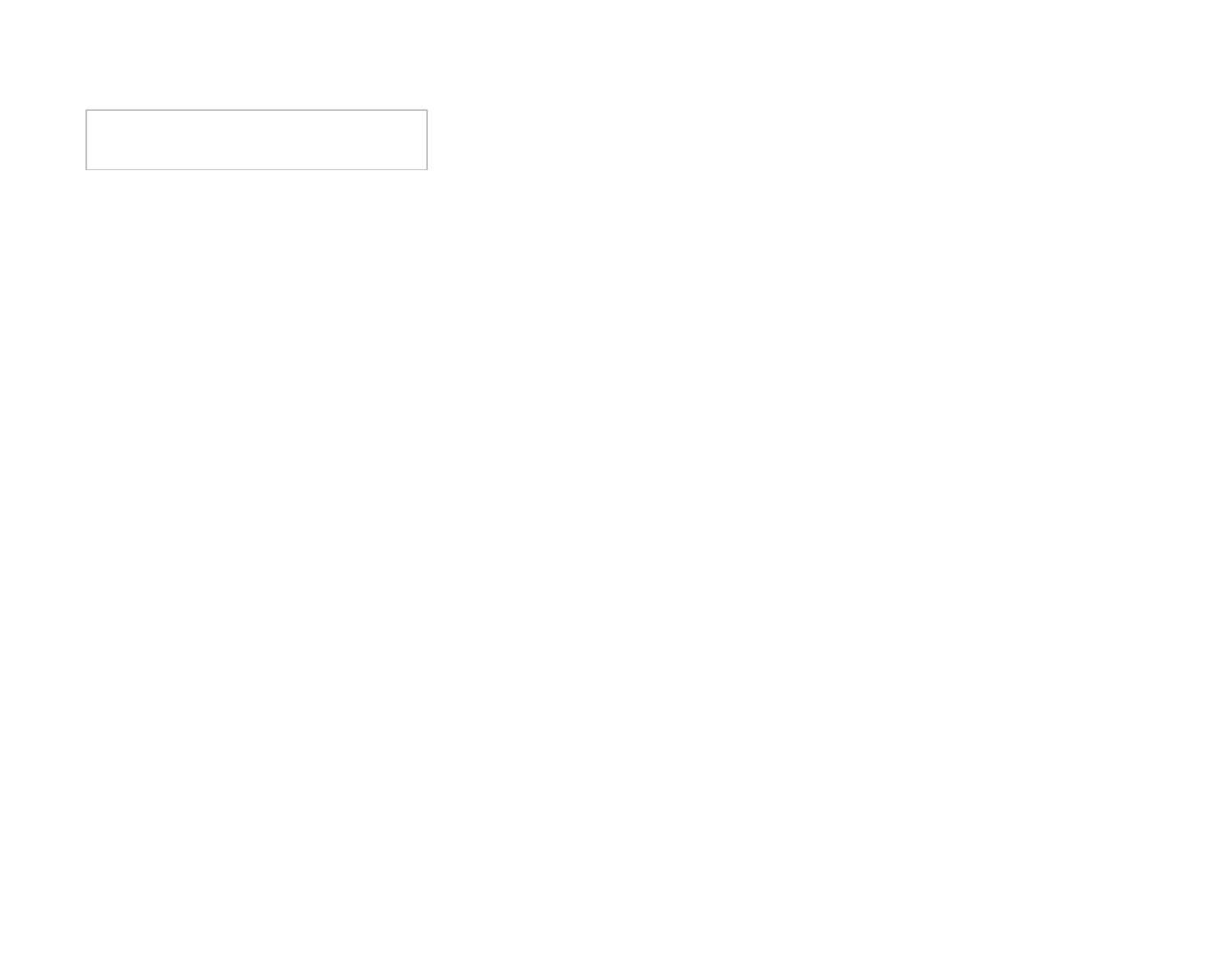## **NATURAL GAS USAGE 2010**

| City of Mrtn = City of     |
|----------------------------|
| Morton                     |
| WTG = West Texas Gas, Inc. |

| <b>Date Paid</b> | <b>Service Dates</b>  | <b>Service Location</b> | <b>Metered Usage</b> | <b>Amount Pd</b> | <b>Amount Pd</b> | <b>Amount Pd</b> |
|------------------|-----------------------|-------------------------|----------------------|------------------|------------------|------------------|
|                  |                       |                         | <b>MCF</b>           | City of Mrtn     | <b>WTG</b>       | City of Wht      |
| 01/11/2010       | 11/16/2009-12/15/2009 | Library                 | 19                   | \$145.62         |                  |                  |
|                  | 11/16/2009-12/15/2009 | Museum                  | 27                   | \$206.50         |                  |                  |
|                  | 11/16/2009-12/15/2009 | <b>Activity Bldg</b>    | 89                   | \$673.19         |                  |                  |
|                  | 11/16/2009-12/15/2009 | Courthouse              | 133                  | \$982.95         |                  |                  |
|                  | 11/16/2009-12/15/2009 | Prec 1 shop             | 12                   | \$92.35          |                  |                  |
| 01/28/2010       | 12/16/2009-01/11/2010 | Precinct 3              | 14.1                 |                  | \$106.35         |                  |
|                  | 12/15/2009-01/08/2010 | Park/Showbarn           | 11.5                 |                  | \$88.40          |                  |
|                  | 12/15/2009-01/08/2010 | Park/shop               | $\boldsymbol{0}$     |                  | \$9.00           |                  |
| 02/08/2010       | 12/17/2009-01/18/2010 | Precinct 2              | 0                    |                  |                  | \$16.25          |
| 02/08/2010       | 12/15/2009-01/15/2010 | Library                 | 27                   | \$243.50         |                  |                  |
|                  | 12/15/2009-01/15/2010 | Museum                  | 36                   | \$325.31         |                  |                  |
|                  | 12/15/2009-01/15/2010 | <b>Activity Bldg</b>    | 139                  | \$1,227.95       |                  |                  |
|                  | 12/15/2009-01/15/2010 | Courthouse              | 148                  | \$1,304.63       |                  |                  |
|                  | 12/15/2009-01/15/2010 | Prec 1 shop             | 36                   | \$325.31         |                  |                  |
| 02/25/2010       | 01/11/2010-02/12/2010 | Precinct 3              | 8.1                  |                  | \$74.69          |                  |
|                  | 01/08/2010-02/02/2010 | Park/Showbarn           | 43.5                 |                  | \$361.82         |                  |
|                  | 01/08/2010-02/02/2010 | Park/shop               | $\mathbf 0$          |                  | \$9.00           |                  |
| 03/08/2010       | 01/18/2010-02/16/2010 | Precinct 2              | 10.6                 |                  |                  | \$90.90          |
| 03/08/2010       | 01/15/2010-02/15/2010 | Library                 | 25                   | \$192.89         |                  |                  |
|                  | 01/15/2010-02/15/2010 | Museum                  | 34                   | \$262.01         |                  |                  |
|                  | 01/15/2010-02/15/2010 | <b>Activity Bldg</b>    | 250                  | \$1,993.99       |                  |                  |
|                  | 01/15/2010-02/15/2010 | Courthouse              | 154                  | \$1,215.43       |                  |                  |
|                  | 01/15/2010-02/15/2010 | Prec 1 shop             | 42                   | \$323.45         |                  |                  |
| 03/30/2010       | 02/12/2010-03/11/2010 | Precinct 3              | 6.4                  |                  | \$59.82          |                  |
|                  | 02/02/2010-03/09/2010 | Park/Showbarn           | 19.4                 |                  | \$163.05         |                  |
|                  | 02/02/2010-03/09/2010 | Park/shop               | 0                    |                  | \$9.00           |                  |
| 03/30/2010       | 02/16/2010-03/17/2010 | Precinct 2              | 0                    |                  |                  | \$16.25          |
| 04/12/2010       | 02/15/2010-03/15/2010 | Library                 | 13                   | \$131.75         |                  |                  |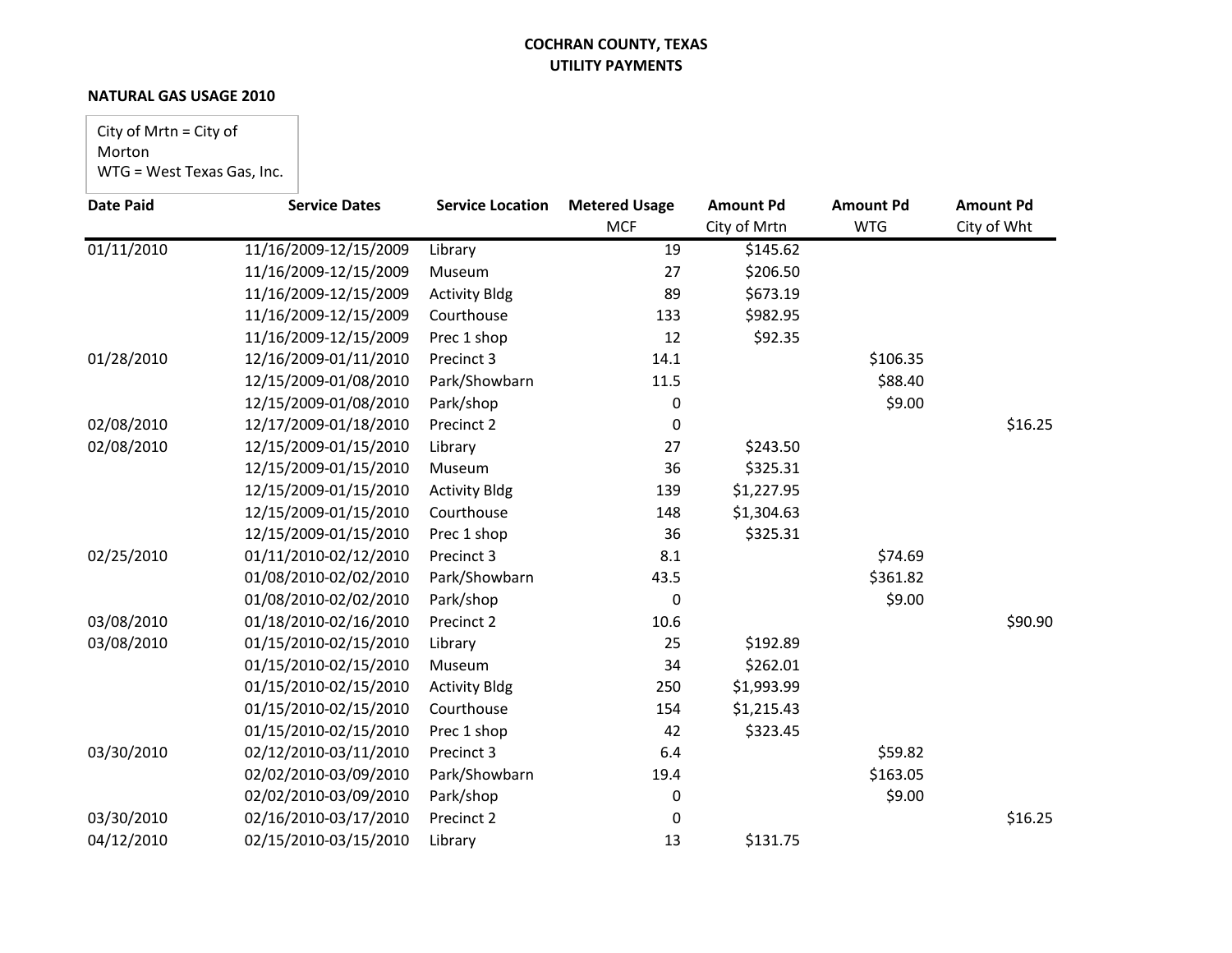## **NATURAL GAS USAGE 2010**

City of Mrtn = City of Morton WTG = West Texas Gas,

| <b>Date Paid</b> | <b>Service Dates</b>  | <b>Service Location</b> | <b>Metered Usage</b> | <b>Amount Pd</b> | <b>Amount Pd</b> | <b>Amount Pd</b> |
|------------------|-----------------------|-------------------------|----------------------|------------------|------------------|------------------|
|                  |                       |                         | <b>MCF</b>           | City of Mrtn     | <b>WTG</b>       | City of Wht      |
| 04/12/2010       | 02/15/2010-03/15/2010 | Museum                  | 24                   | \$247.25         |                  |                  |
|                  | 02/15/2010-03/15/2010 | <b>Activity Bldg</b>    | 130                  | \$1,331.75       |                  |                  |
|                  | 02/15/2010-03/15/2010 | courthouse              | 120                  | \$1,232.45       |                  |                  |
|                  | 02/15/2010-03/15/2010 | Prec 1 shop             | 25                   | \$257.75         |                  |                  |
| 05/10/2010       | 03/11/2010-04/15/2010 | Precinct 3              | 6.4                  |                  | 55.37            |                  |
|                  | 03/09/2010-04/08/2010 | Park/Showbarn           | 9.2                  |                  | \$75.65          |                  |
|                  | 03/09/2010-04/08/2010 | Park/shop               | 0                    |                  | \$9.00           |                  |
| 05/10/2010       | 03/17/2010-04/16/2010 | Precinct 2              | 0                    |                  |                  | \$16.25          |
| 05/10/2010       | 03/15/2010-04/15/2010 | Library                 | 5                    | \$38.00          |                  |                  |
|                  | 03/15/2010-04/15/2010 | Museum                  | 17                   | \$125.00         |                  |                  |
|                  | 03/15/2010-04/15/2010 | <b>Activity Bldg</b>    | 48                   | \$349.75         |                  |                  |
|                  | 03/15/2010-04/15/2010 | courthouse              | 110                  | \$782.15         |                  |                  |
|                  | 03/15/2010-04/15/2010 | Prec 1 shop             | 17                   | \$125.00         |                  |                  |
| 05/27/2010       | 04/15/2010-05/18/2010 | Precinct 3              | 47                   |                  | \$311.05         |                  |
|                  | 04/08/2010-05/11/2010 | Park/Showbarn           | 1.1                  |                  | \$16.55          |                  |
|                  | 04/08/2010-05/11/2010 | Park/shop               | 0                    |                  | \$9.50           |                  |
| 05/27/2010       | 04/16/2010-05/17/2010 | Precinct 2              | 0                    |                  |                  | \$16.25          |
| 06/14/2010       | 04/15/2010-05/14/2010 | Library                 | 0                    | \$16.25          |                  |                  |
|                  | 04/15/2010-05/14/2010 | Museum                  | 7                    | \$52.50          |                  |                  |
|                  | 04/15/2010-05/14/2010 | <b>Activity Bldg</b>    | 15                   | \$110.50         |                  |                  |
|                  | 04/15/2010-05/14/2010 | courthouse              | 114                  | \$808.87         |                  |                  |
|                  | 04/15/2010-05/14/2010 | Prec 1 shop             | 4                    | \$30.75          |                  |                  |
| 06/29/2010       | 05/18/2010-06/08/2010 | Precinct 3              | 1.5                  |                  | \$16.94          |                  |
|                  | 05/11/2010-06/09/2010 | Park/Showbarn           | 2.6                  |                  | \$25.98          |                  |
|                  | 05/11/2010-06/09/2010 | Park/shop               | 0                    |                  | \$9.20           |                  |
| 07/12/2010       | 05/17/2010-06/17/2010 | Precinct 2              | 0                    |                  |                  | \$16.25          |
| 07/12/2010       | 05/14/2010-06/15/2010 | Library                 | 0                    | \$16.25          |                  |                  |
|                  | 05/14/2010-06/15/2010 | Museum                  | $\overline{2}$       | \$16.25          |                  |                  |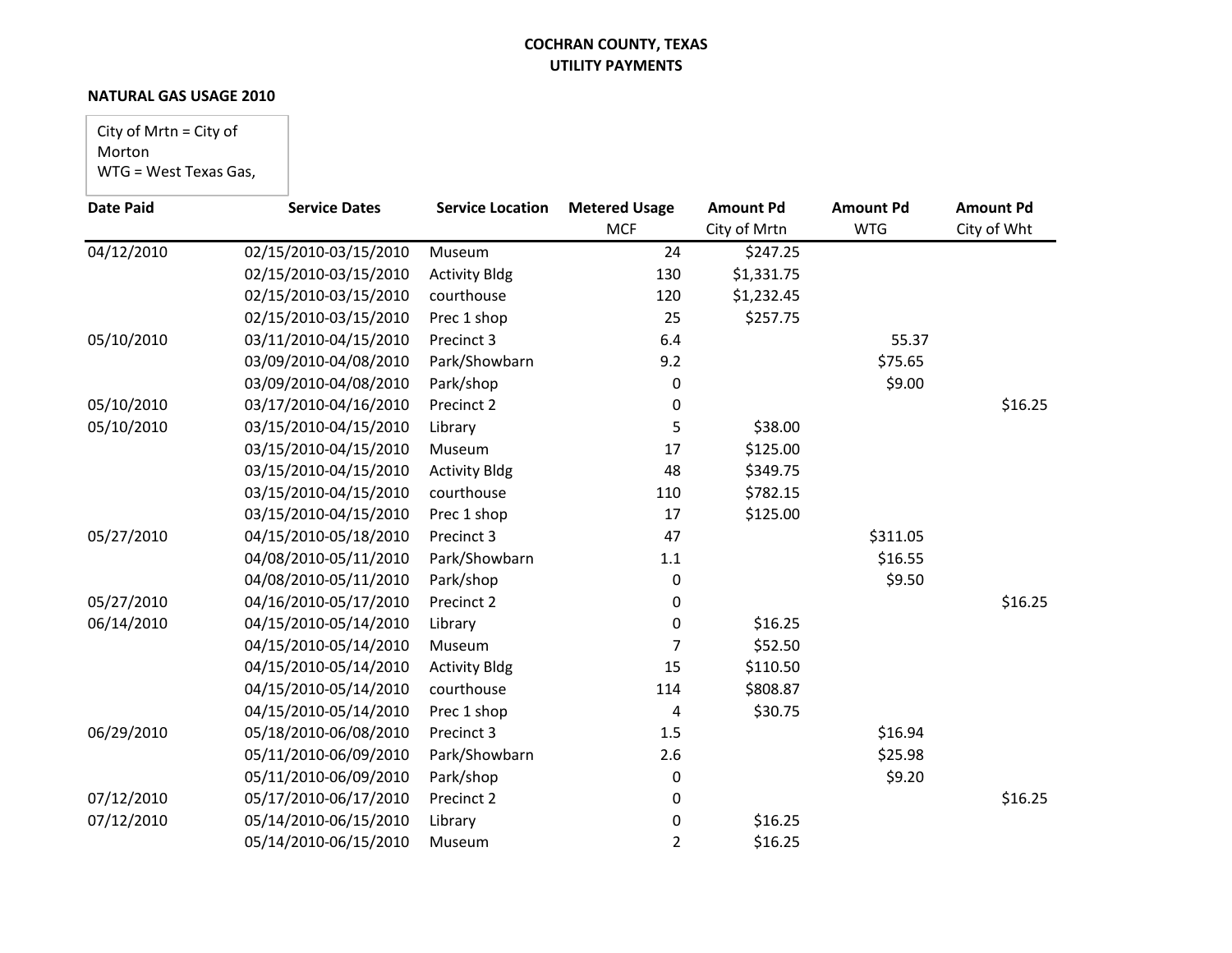## **NATURAL GAS USAGE 2010**

City of Mrtn = City of Morton WTG = West Texas Gas Inc City of Wht = City of Whiteface

| <b>Date Paid</b> | <b>Service Dates</b>  | <b>Service Location</b> | <b>Metered Usage</b> | <b>Amount Pd</b> | <b>Amount Pd</b> | <b>Amount Pd</b> |
|------------------|-----------------------|-------------------------|----------------------|------------------|------------------|------------------|
|                  |                       |                         | <b>MCF</b>           | City of Mrtn     | <b>WTG</b>       | City of Wht      |
| 07/12/2010       | 05/14/2010-06/15/2010 | <b>Activity Bldg</b>    | 16                   | \$117.75         |                  |                  |
|                  | 05/14/2010-06/15/2010 | Courthouse              | 38                   | \$277.25         |                  |                  |
|                  | 05/14/2010-06/15/2010 | Prec 1 shop             | 0                    | \$16.25          |                  |                  |
| 07/29/2010       | 06/08/2010-07/14/2010 | Precinct 3              | 0.6                  |                  | \$12.57          |                  |
|                  | 06/09/2010-07/14/2010 | Park/showbarn           | 0                    |                  | \$9.00           |                  |
|                  | 06/09/2010-07/14/2010 | Park/Shop               | 1.1                  |                  | \$15.55          |                  |
|                  | 06/17/2010-07/15/2010 | Precinct 2              | 0                    |                  |                  | \$16.25          |
| 08/09/2010       | 06/15/2010-07/15/2010 | Library                 | 0                    | \$16.25          |                  |                  |
|                  | 06/15/2010-07/15/2010 | Museum                  | 0                    | \$16.25          |                  |                  |
|                  | 06/15/2010-07/15/2010 | <b>Activity Bldg</b>    | 0                    | \$16.25          |                  |                  |
|                  | 06/15/2010-07/15/2010 | Courthouse              | 2                    | \$16.25          |                  |                  |
|                  | 06/15/2010-07/15/2010 | Prec 1 shop             | $\boldsymbol{0}$     | \$16.25          |                  |                  |
| 08/30/2010       | 07/15/2010-08/17/2010 | Precinct 2              | 0                    |                  |                  | \$16.25          |
|                  | 07/14/2010-08/12/2010 | Precinct 3              | 0                    |                  | (55.51)          |                  |
|                  | 07/14/2010-08/05/2010 | Park/showbarn           | 0.7                  |                  | \$13.33          |                  |
|                  | 07/14/2010-08/05/2010 | Park/shop               | 0                    |                  | \$9.00           |                  |
| 09/13/2010       | 07/15/2010-08/16/2010 | Library                 | 0                    | \$16.25          |                  |                  |
|                  | 07/15/2010-08/16/2010 | Museum                  | $\mathbf{1}$         | \$16.25          |                  |                  |
|                  | 07/15/2010-08/16/2010 | <b>Activity Bldg</b>    | 0                    | \$16.25          |                  |                  |
|                  | 07/15/2010-08/16/2010 | Courthouse              | 3                    | \$23.50          |                  |                  |
|                  | 07/15/2010-08/16/2010 | Prec 1 shop             | 3                    | \$23.65          |                  |                  |
| 09/29/2010       | 08/17/2010-09/16/2010 | Precinct 2              | 0                    |                  |                  | \$16.25          |
|                  | 08/12/2010/08/28/2010 | Precinct 3              | $\Omega$             |                  | \$9.00           |                  |
|                  | 08/05/2010-08/28/2010 | Park/showbarn           | 1.3                  |                  | \$17.20          |                  |
|                  | 08/05/2010-08/28/2010 | Park/shop               | 1                    |                  | \$15.31          |                  |
| 10/11/2010       | 08/16/2010-09/15/2010 | Library                 | 0                    | \$18.25          |                  |                  |
|                  | 08/16/2010-09/15/2010 | Museum                  | 1                    | \$18.25          |                  |                  |
|                  | 08/16/2010-09/15/2010 | <b>Activity Bldg</b>    | 3                    | \$25.05          |                  |                  |